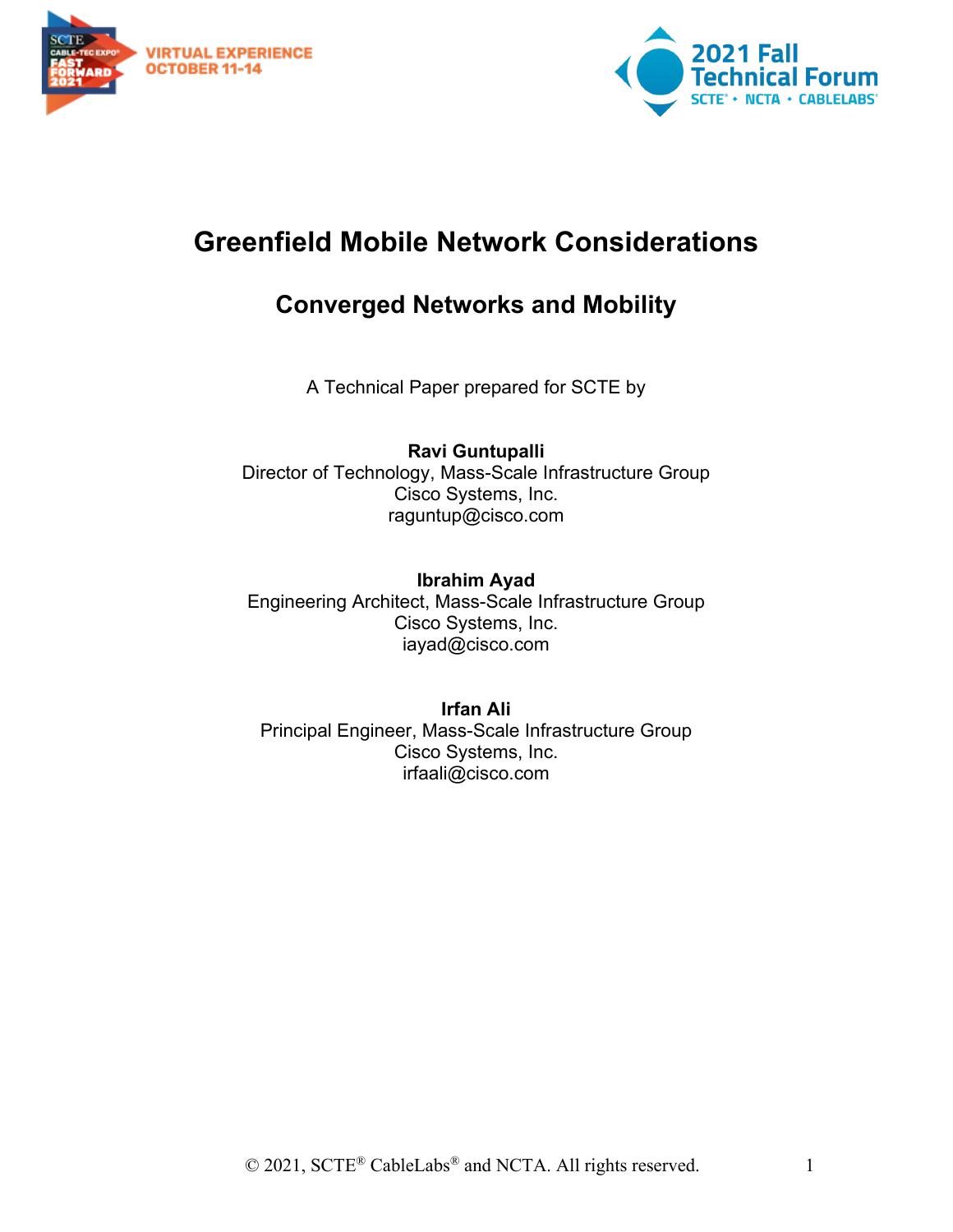



# **Table of Contents**

#### **Title Page Number**

| $\int_0^{\infty} \frac{1}{2} \int_0^{\infty} \frac{1}{2} \int_0^{\infty} \frac{1}{2} \int_0^{\infty} \frac{1}{2} \int_0^{\infty} \frac{1}{2} \int_0^{\infty} \frac{1}{2} \int_0^{\infty} \frac{1}{2} \int_0^{\infty} \frac{1}{2} \int_0^{\infty} \frac{1}{2} \int_0^{\infty} \frac{1}{2} \int_0^{\infty} \frac{1}{2} \int_0^{\infty} \frac{1}{2} \int_0^{\infty} \frac{1}{2} \int_0^{\infty} \frac{$ |  |
|------------------------------------------------------------------------------------------------------------------------------------------------------------------------------------------------------------------------------------------------------------------------------------------------------------------------------------------------------------------------------------------------------|--|
|                                                                                                                                                                                                                                                                                                                                                                                                      |  |
|                                                                                                                                                                                                                                                                                                                                                                                                      |  |
| 3 1                                                                                                                                                                                                                                                                                                                                                                                                  |  |
| 32 <sup>o</sup>                                                                                                                                                                                                                                                                                                                                                                                      |  |
| 3.3.                                                                                                                                                                                                                                                                                                                                                                                                 |  |
|                                                                                                                                                                                                                                                                                                                                                                                                      |  |
| 41                                                                                                                                                                                                                                                                                                                                                                                                   |  |
| 4.2.                                                                                                                                                                                                                                                                                                                                                                                                 |  |
| 4.3.                                                                                                                                                                                                                                                                                                                                                                                                 |  |
| 4.4.                                                                                                                                                                                                                                                                                                                                                                                                 |  |
| 4.5.                                                                                                                                                                                                                                                                                                                                                                                                 |  |
|                                                                                                                                                                                                                                                                                                                                                                                                      |  |
|                                                                                                                                                                                                                                                                                                                                                                                                      |  |
|                                                                                                                                                                                                                                                                                                                                                                                                      |  |
|                                                                                                                                                                                                                                                                                                                                                                                                      |  |
|                                                                                                                                                                                                                                                                                                                                                                                                      |  |
|                                                                                                                                                                                                                                                                                                                                                                                                      |  |

## **List of Figures**

| <b>Title</b>                                                                                   | Page Number |
|------------------------------------------------------------------------------------------------|-------------|
|                                                                                                |             |
|                                                                                                |             |
|                                                                                                |             |
|                                                                                                |             |
| Figure 5: Focus on Private Networks and Limited MSO consumer coverage with nationwide MNO      |             |
|                                                                                                |             |
|                                                                                                |             |
| Figure 8: Demarcation of MNO and MSO networks in partnership when single-SIM is used 14        |             |
|                                                                                                |             |
| Figure 10: 3GPP PCC Architecture for 5G (left). Simplified PCC architecture for MSO (right) 17 |             |
|                                                                                                |             |

## **List of Tables**

| Title | <b>Page Number</b> |
|-------|--------------------|
|       |                    |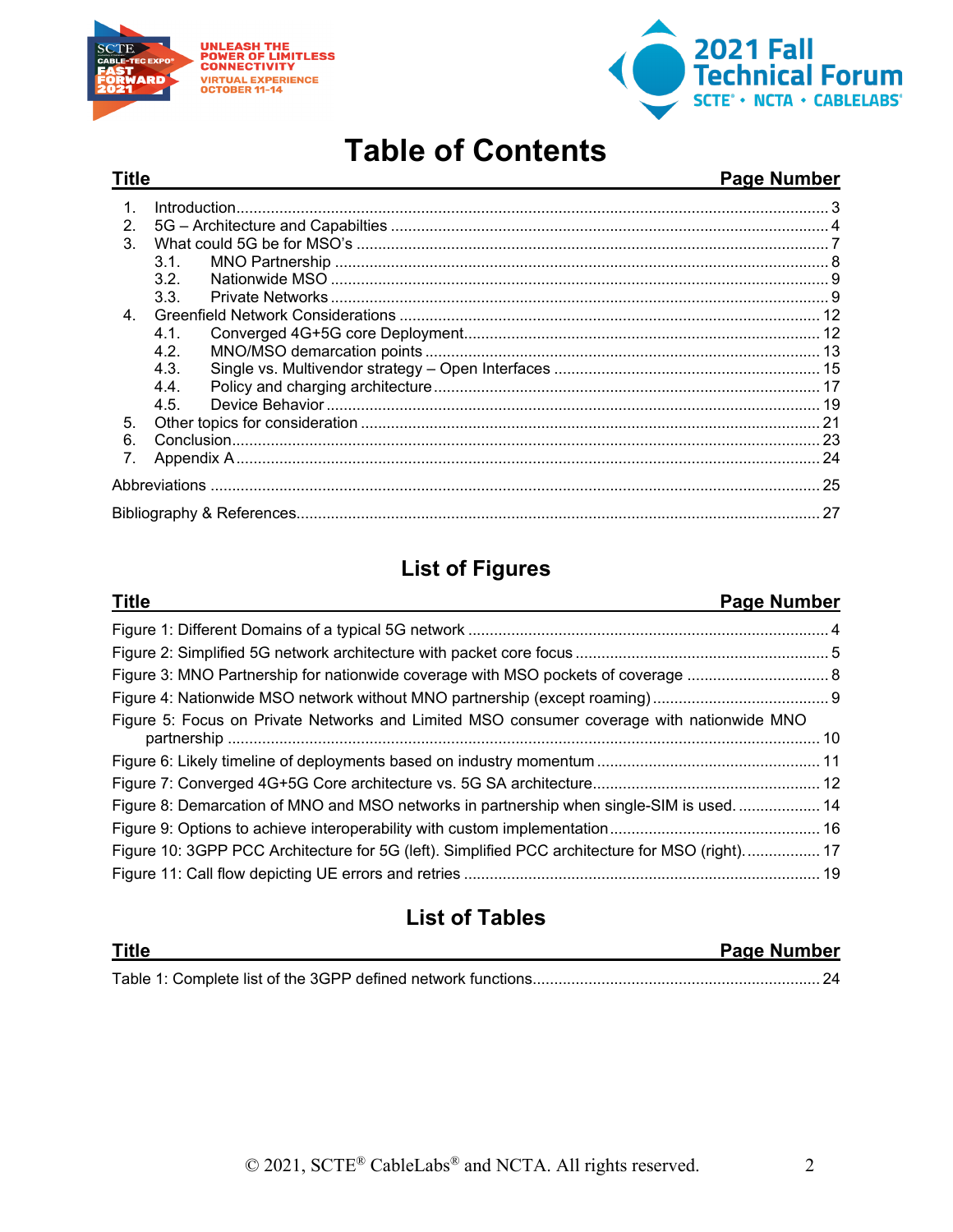



## <span id="page-2-0"></span>**1. Introduction**

Cable operators continue to expand the service offerings towards the end-users with wireless and cellular capabilities. Some of the operators already leverage Mobile Virtual Network Operators (MVNO) relationships with existing nationwide Mobile Network Operators (MNO) partners to offer mobile services on the macro cellular networks. This enables the Cable Operator to be able to offer a unified experience for the end users and able to tap into additional revenue by offering differentiated services.

However, depending on the markets and needs, the availability of spectrum or regulatory requirements Cable operators are considering deployment of new 4G and 5G networks from the ground up, which are a Greenfield network. Depending on the timing of the market in the region and the device ecosystem availability within the region, it may be possible that the Cable Operator would have to deploy a 4G radio but given the timing of the industry, we anticipate more 5G network deployments to ensure investments are directed towards the network of the future. In some cases, the operator may choose to leverage a 4G+5G Radio access network and terminating on a 4G Core. This architecture – widely known as 5G NSA would allow for the cable operators to leverage existing device ecosystem but also partially build towards the network of the future. However, more and more MSOs seem to be evaluating a 5G Standalone deployments and this paper tries to focus primarily on the 5G SA deployment models but also addresses ability to handle specific scenarios of 4G+5G deployments. In this paper, we consider any 3GPP standards based wireless network that is being built up for the first time by a provider without having the dependencies of legacy 3G network interworking or device support related to 2G/3G.

Additionally, we use the terminology Multiple Service /System Operator (MSO) to refer to cable operators who have decided to deploy Greenfield mobile networks. By contrast, Mobile Network Operators are the traditional mobile operators like AT&T, Verizon, T-Mobile, Vodafone, etc.

While architectures for deployment based on 3rd Generation Partnership Project (3GPP), Cable Labs and other industry standard development organizations (SDOs) are widely available and considered before finalizing deployment, it is also critical to consider some of the lessons learned by wireless network providers over the years ramping up the network capabilities.

Based on some lessons learnt in deploying 4G networks globally as well proven best practices in the industry for macro and microcellular networks, this document addresses and captures multiple key challenges to anticipate and plan for both the architecture and operational models. Given that 5G SA architecture leverages new capabilities like Service Based Architecture and some of the challenges related to 4G networks based on point-to-point interfaces using Diameter and GTP-C interfaces may not always be applicable, the authors believe that initial set of deployments will have some form of point-to-point capabilities – though leveraging new protocols defined in 3GPP. Hence, some of the lessons learnt in 4G networks would absolutely be applicable.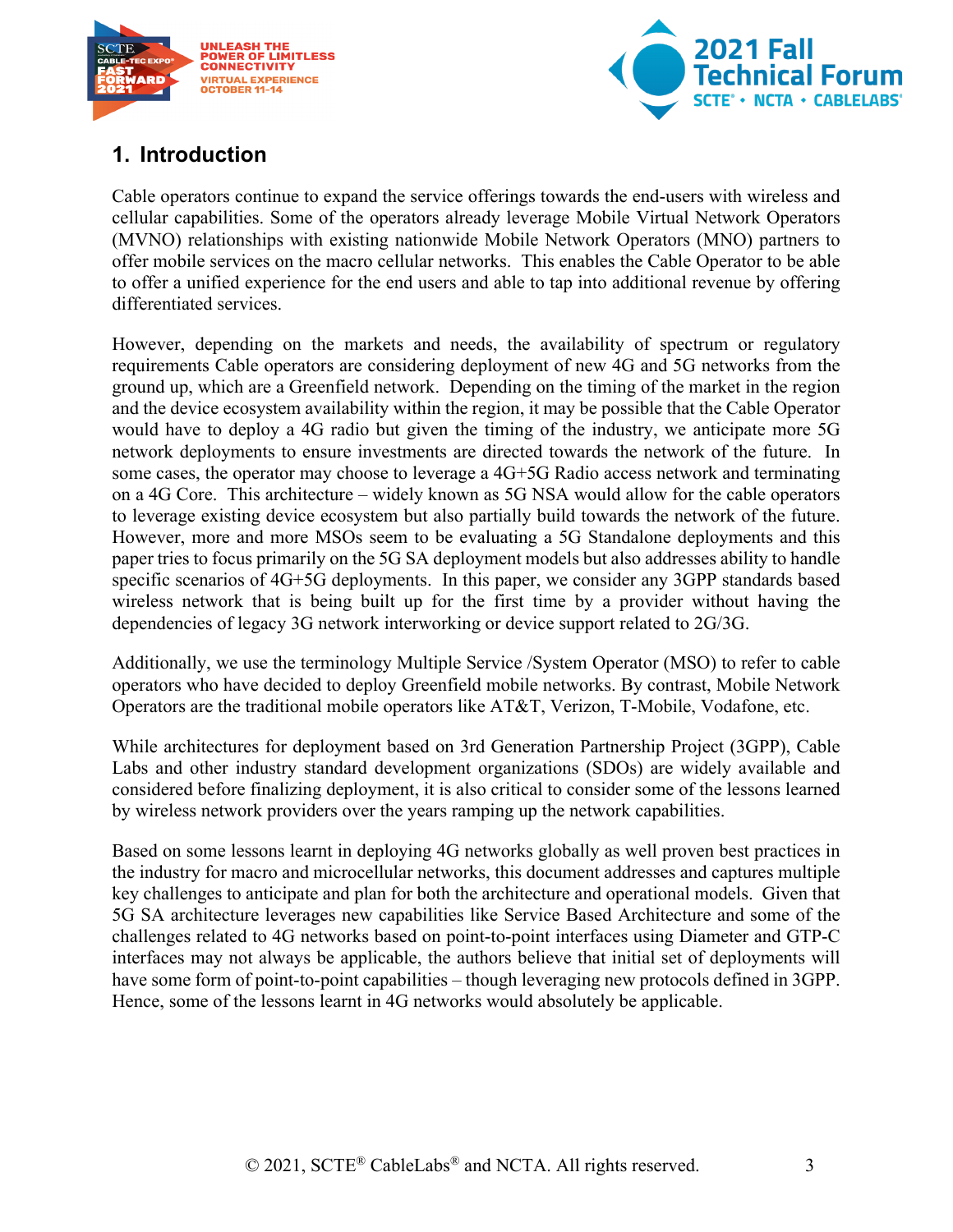



## <span id="page-3-0"></span>**2. 5G – Architecture and Capabilties**

There is significant amount of collateral and information related to 5G and the new capabilities that 5G network architectures bring to the table. Rather than reiterating the capabilities of 5G and cover the architecture options in detail, this section provides a very high-level view of 5G, and the nomenclatures used in the rest of the document.

Beyond just being an advancement in mobile generation – 5G was expected to lay a path for new capabilities and services that are yet to come. The underlying premise for the architecture enhancements was to enable capabilities that would allow Service Providers leveraging 5G to break through some of the constraints of legacy internet connectivity paradigms and enable a new set of differentiated services.

Within the scope of a 5G Network, we believe that the network must be flexible enough to deliver a wide range of new services but also be able to address existing legacy applications. Given the complexity of owning a brand new 5G network, the network needs to account for ease of deployment but also for ease of day-to-day operations and management.

The figure below takes a high-level representation of the various domains of an end-to-end 5G network.



#### **Figure 1: Different Domains of a typical 5G network**

<span id="page-3-1"></span>At a minimum, the following domains must be individually understood and designed for a successful deployment of 5G network.

- Radio Access Network
- Transport Network
- Packet Core
- Automation and Assurance
- Compute and Infrastructure
- **Security**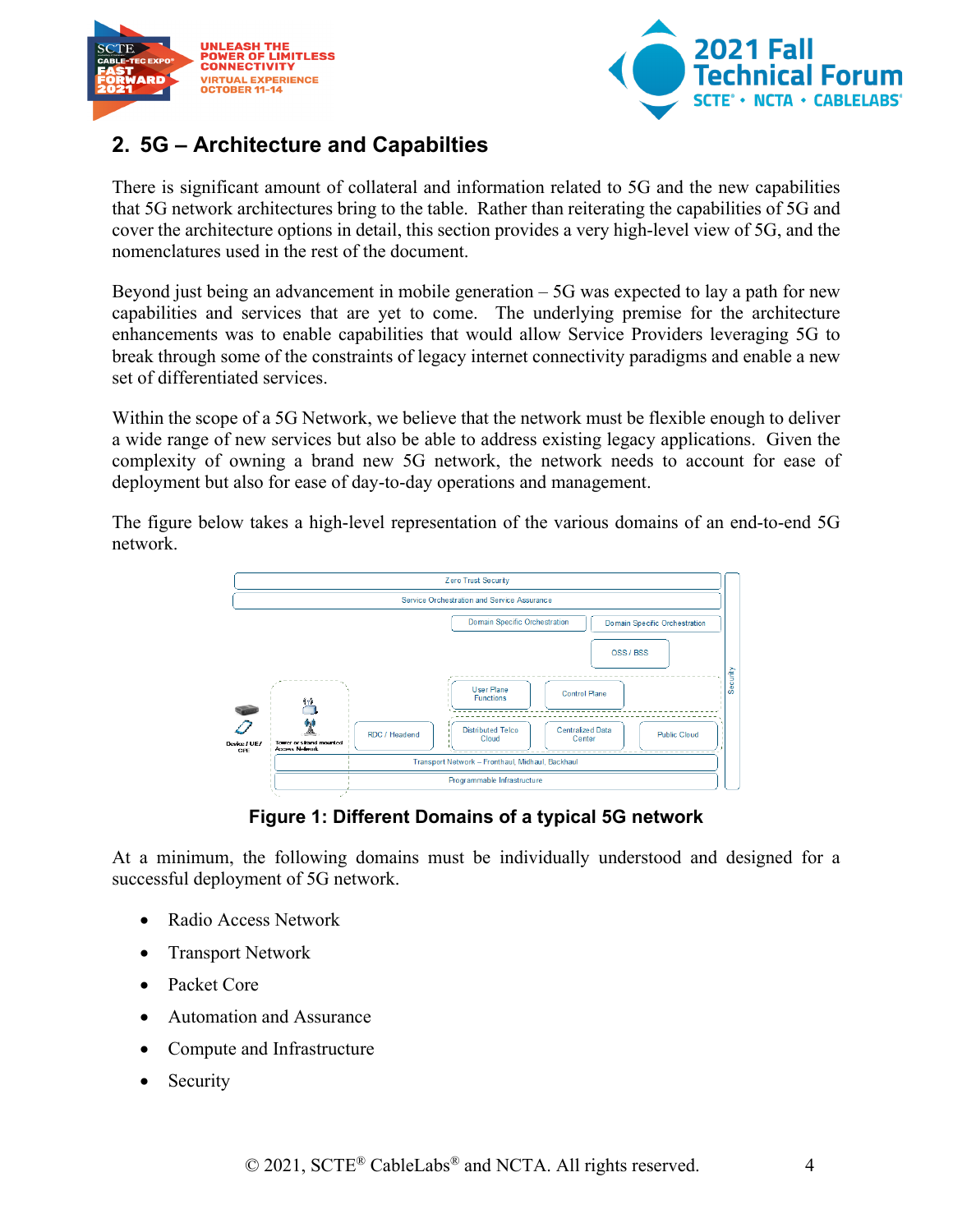



While this document does not go into each of these individual domains, care must be taken to ensure each area is tuned and enhanced to account for 5G network deployments for the specific MSO environment. For subsequent sections, capabilities and unique learnings and architecture options around packet core network are detailed.

A simplified representation of a 5G network architecture is shown below with the key capabilities described.



**Figure 2: Simplified 5G network architecture with packet core focus**

- <span id="page-4-0"></span>• **Consumer UE / Enterprise CPE**: The end user device that is connecting via the radio access network or in case of MSO environment, via the existing cable network back into the 5G Core network.
- **Radio Access Network (RAN)**: In the case of 5G wireless access technology, the Access Network typically consists of a 5G gNodeB which performs Radio resource management, radio bearer control, scheduling of packets over the air interface among other access management functionality. In MSO deployment scenario, based on 3GPP Release 16 or later specifications, Access Network could be existing access capabilities like Cable plant or WiFi technologies terminating via appropriate trusted or untrusted access.
- **Access and mobility management function (AMF)**: AMF is responsible for Registration management, access control and mobility management function for all accesses (incl. WLAN), Terminates NAS signaling for all accesses (single AMF per UE). AMF receives mobility related policies from PCF (e.g., mobility restrictions) and forwards mobility related policies to the UE (via N1)
- **Session management function (SMF)**: With 5G SA architecture, SMF provides a mechanism to deploy a common session management for all accesses (incl. WLAN) and wireline capabilities. SMF handles all session management signaling with UE (relayed by AMF), controls the user plane functions. SMF interfaces directly with UDM to receive subscription information (no need to go via AMF) along with policy information from PCF.
- **User plane function (UPF)**: UPF supports set of operations (forwarding to other functions, encapsulation/decapsulation, bitrate enforcement, application detection etc.) and acts as a primary anchor point of IP packets in the network. Within 5G SA architecture, SMF dynamically configures UPFs (activates/configures subset of the operations defined above) to provide the traffic handling functionality needed for a session. In addition, one or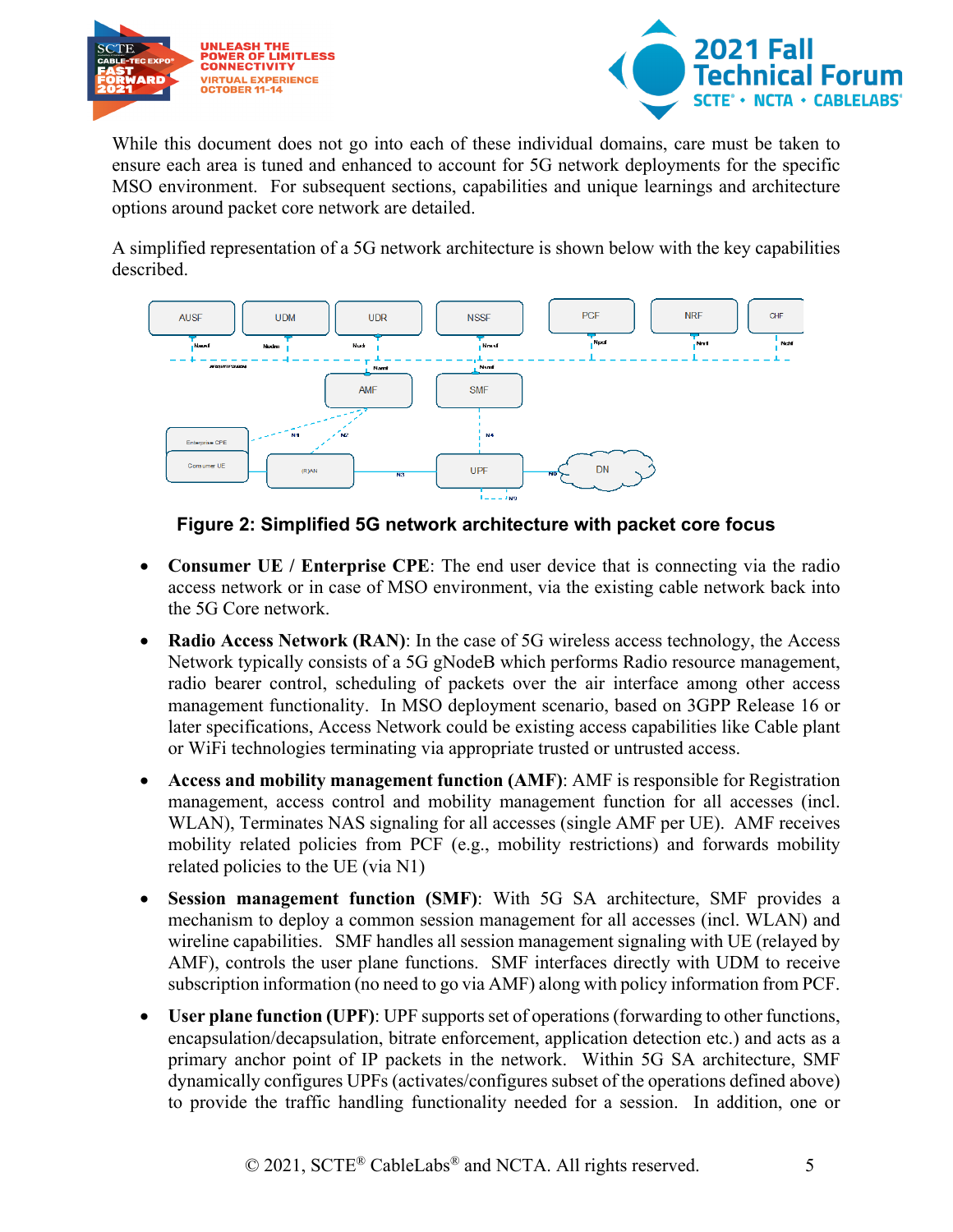



multiple chained UP functions can be activated and configured by SMF per session as needed for a scenario. Within the MSO network architecture, UPF can also enable convergence capabilities by unifying access gateway capabilities when leveraging 3GPP Release 16 and additional SDO specifications.

- Policy control function (PCF): The PCF Provides QoS and charging rules to Session Management Function and interfaces with external Application function (e.g., IMS) when applicable. PCF also provides mobility related policies directly to AMF (e.g., mobility restrictions for stationary devices (FWA) and optionally provide policies to the UE e.g., on network discovery/selection. Additional support for network discovery/selection policies, while defined in 3GPP require UE/CPE capabilities to be deployed in the network.
- Unified Data Management (UDM): UDM uses subscription data (including authentication data) that may be stored in UDR and is responsible for generation of 3GPP AKA Authentication Credentials, identification Handling and Access authorization based on subscription data.
- Authentication Server function (AUSF): AUSF Supports authentication for 3GPP access and untrusted non-3GPP access and supports recover from synchronization failure in certain cases.
- Unified Data Repository (UDR): UDR carries the subscription data and offers services for UDM, PCF etc., to allow for retrieval of appropriate user data to be used for allowing the device onto the network and applying the corresponding policy. In MSO deployments, UDR could be a mechanism to unify the wireless and wireline subscription data in the future.
- Network Slice Selection Function (NSSF): Network Slice allows for a self-contained, logical portion of an E2E network resources within a service provider but to ensure the UE/CPE is allowed access to the appropriate slices defined, NSSF was introduced as a new capability within the 5G SA Architecture and helps selecting the set of Network Slice instances for the specific devices.
- Network Repository Function (NRF): With the introduction of Service Based Architecture, Service Providers have the ability of the steering away from somewhat of a point-to-point network architecture in 4G networks. NRF enables service registration from NFs and acts as a service discovery function – either for enable direct or indirect communication between various functions defined above.
- Charging Function (CHF): The charging function is responsible for generating charging data records (CDRs), based on usage information obtained from the UPF and SMF. The CHF interfaces to the operator's billing system.

Note that while this section captured some of the high-level capabilities of the critical network functions in the 5G architecture, 3GPP TS 23.501, Section 6.1 carries a comprehensive list of capabilities for the complete set of the network functions. Full set of functions as defined by 3GPP are listed in the [Appendix A.](#page-23-0)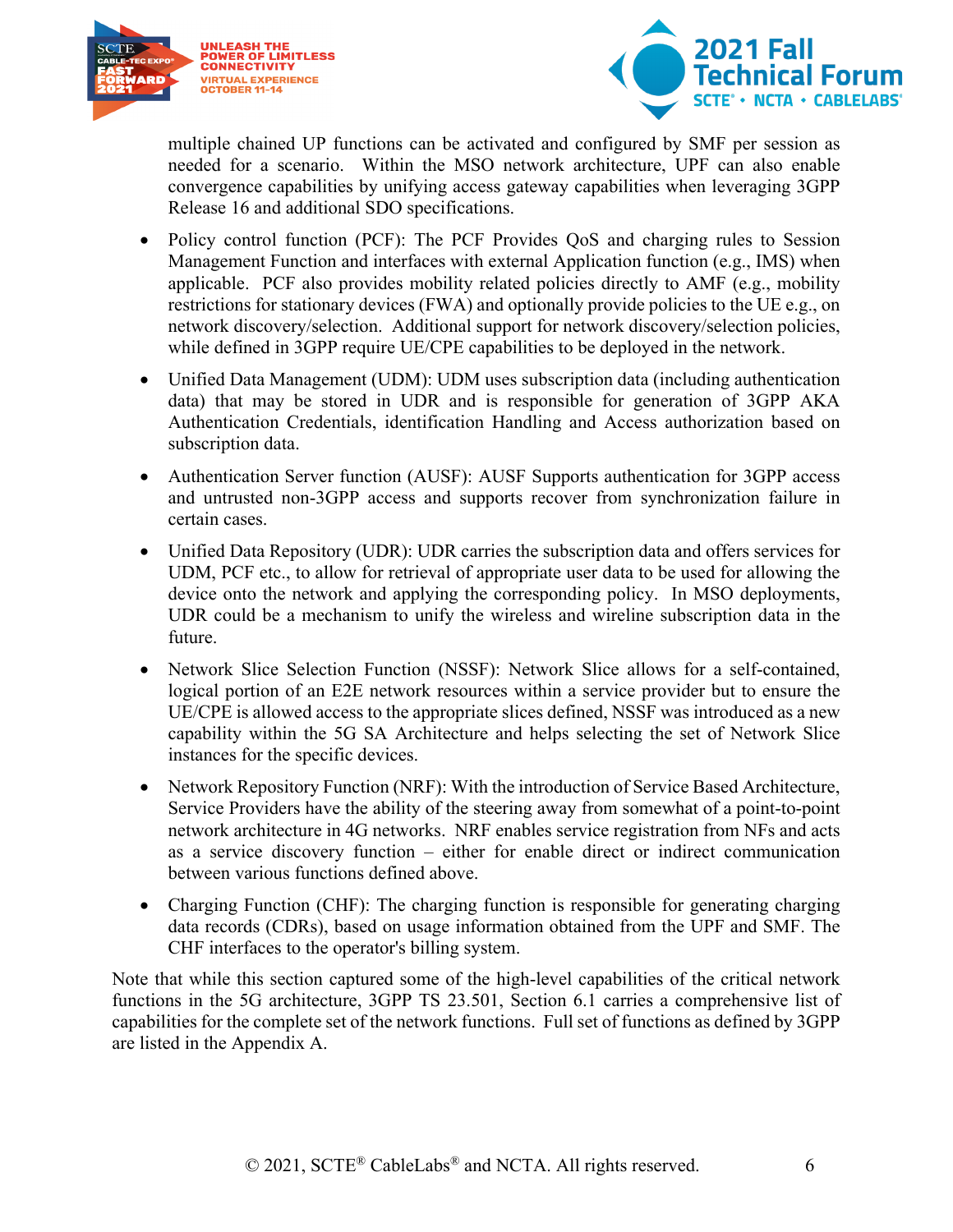



## <span id="page-6-0"></span>**3. What could 5G be for MSO's**

Cable operators get presented with more opportunities every day in different countries to expand the footprint and offerings to the end users by enhancing the service capabilities and enable new set of customer use cases and experiences. With more spectrum options being made available by regulatory bodies in different countries – example CBRS and C-band in US, Canada's 3.5 GHz auction and upcoming auctions in India as well as other countries - the ability for Cable operators to enhance their network to offer mobility solutions to their customers is more viable than ever.

Especially with 5G architecture capabilities defined in 3GPP specially to address the wireline and wireless convergence (5WWC Work Item in Release [1](#page-6-1)6 of 3GPP specifications<sup>1</sup>)and additional capabilities being addressed by Cablelabs<sup>[2](#page-6-2)</sup> Cable operators are certainly closer to achieving the goal of becoming MSOs. Cable operators' interest for foraying into the mobility domain is being driven by a multitude of factors – some country specific and some globally applicable.

Offering a mobile service to the users could:

- Significantly increase revenues new wireless service to existing customers or new standalone wireless customers
- Enhance customer experience by offering seamless service experience extending the home experience to wider area
- Offer differentiated services that could not be offered on wireline alone broadband services including voice

Depending on the country, regulatory requirements, and competitive positioning – Cable operators are typically presented with multiple options.

- 1. Tight partnership with an existing Mobile network provider
- 2. MVNO network agreements with one or more existing Mobile network provider
- 3. Build a standalone network with nationwide coverage
- 4. Build pockets of wireless network with MVNO or partnership with Mobile network provider for enhanced coverage by leveraging small cells or micro coverage

When it comes to a mobility network built from the ground up, some Cable operators have traditionally relied on unlicensed spectrum to offer mobility for the end users, leveraging capabilities of WiFi which is being enhanced every day with new capabilities as well. WiFi6 will continue to be a critical part of the MSO architecture it is critical to understand the capabilities of 3GPP to deploy 5G networks in the licensed bands as well as shared access and unlicensed access being leverage would be available. In addition to network capabilities, enhanced device capabilities also offer new potential options for MSOs that have traditionally not been present. As an example, being able to leverage eSIM capabilities will enable MSOs to migrate subscribers faster and more seamlessly onto the new MSO networks.

<span id="page-6-1"></span><sup>1</sup> https://portal.3gpp.org/desktopmodules/WorkItem/WorkItemDetails.aspx?workitemId=830050

<span id="page-6-2"></span><sup>2</sup> https://www.cablelabs.com/specifications/WR-TR-5WWC-ARCH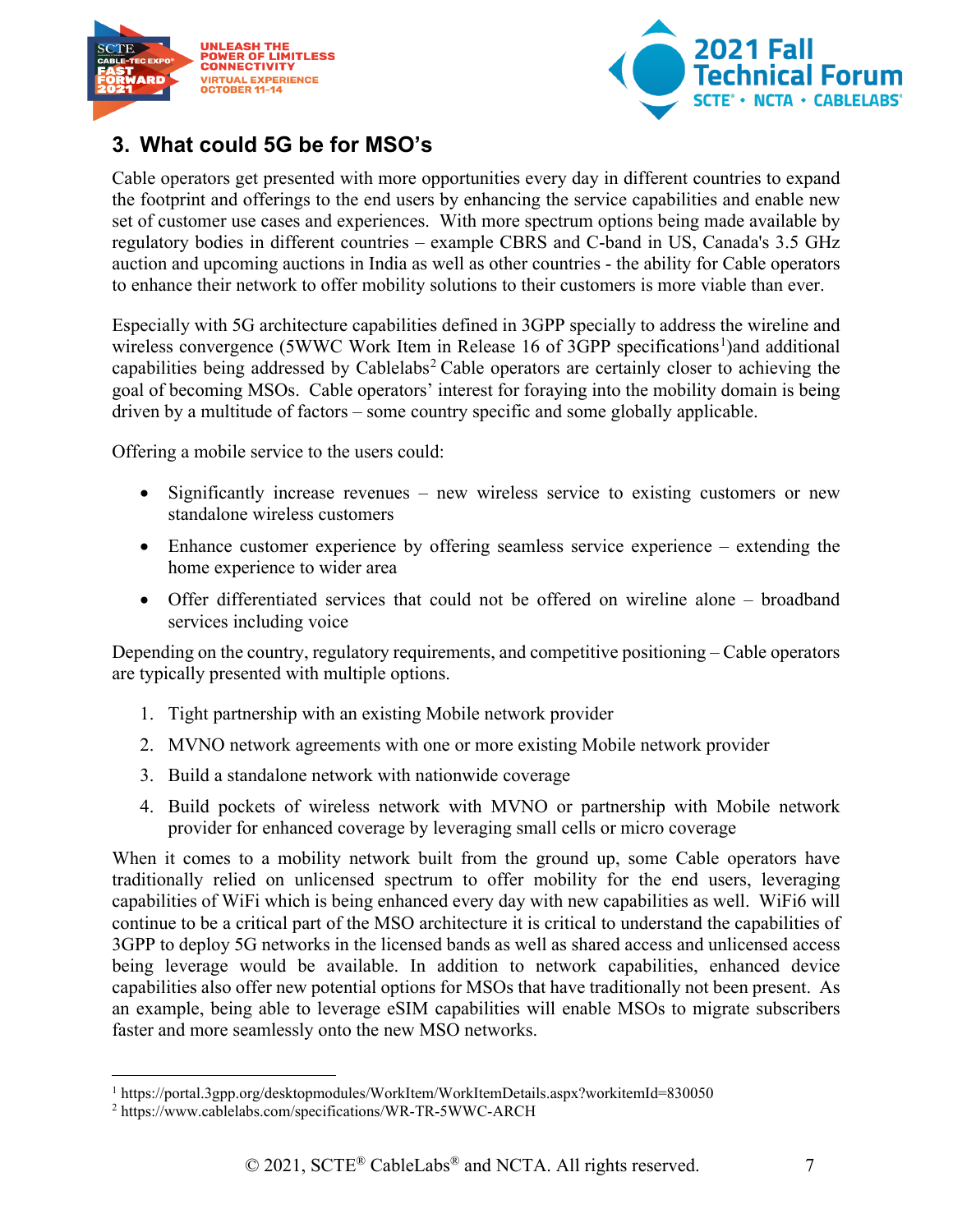



While some MSOs could have common requirements and the end use cases being similar, as captured in Cable and Mobile Convergence, A Vision from the Cable Communities Around the World<sup>[3](#page-7-2)</sup> and Section 4, "A Survey of Mobile Deployment Plans by MSOs Around the World", the deployment models and the architecture options being considered vary per country and per MSO.

3GPP network architecture and the spectrum options could be classified into the following broad set of deployment architectures:

- Consumer Fixed Wireless Access
- Consumer Enhanced Mobile Broadband Access
- Enterprise focused wireless access Private Networks or a Private access via public access

Deployment of RAN assets could vary as well – including but not limited to strand mount access nodes, small cells, dedicated base stations or shared resources access nodes. We believe there are 3 main architecture deployment models as listed below when the MSO chooses to deploy a wireless network based on 3GPP standards.

#### <span id="page-7-0"></span>**3.1. MNO Partnership**

This is a scenario where the nationwide coverage is provided by the MSO with a tight partnership with an existing MNO. The MSO can build and deploy a selected set of markets or regions in the country to offload data via MSO network – which reduces cost of delivering the service and / or offers a more differentiated service compared to the MNO network. This can be achieved via roaming relationship with a single identity or DSDS capabilities<sup>[4](#page-7-3)</sup>.



#### <span id="page-7-1"></span>**Figure 3: MNO Partnership for nationwide coverage with MSO pockets of coverage**

<span id="page-7-2"></span><sup>3</sup> https://www.nctatechnicalpapers.com/Paper/2020/2020-cable-and-mobile-convergence

<span id="page-7-3"></span><sup>4</sup> DSDS details depicted in "Cable and Mobile Convergence, A Vision from the Cable Communities Around the World" section 4.1.5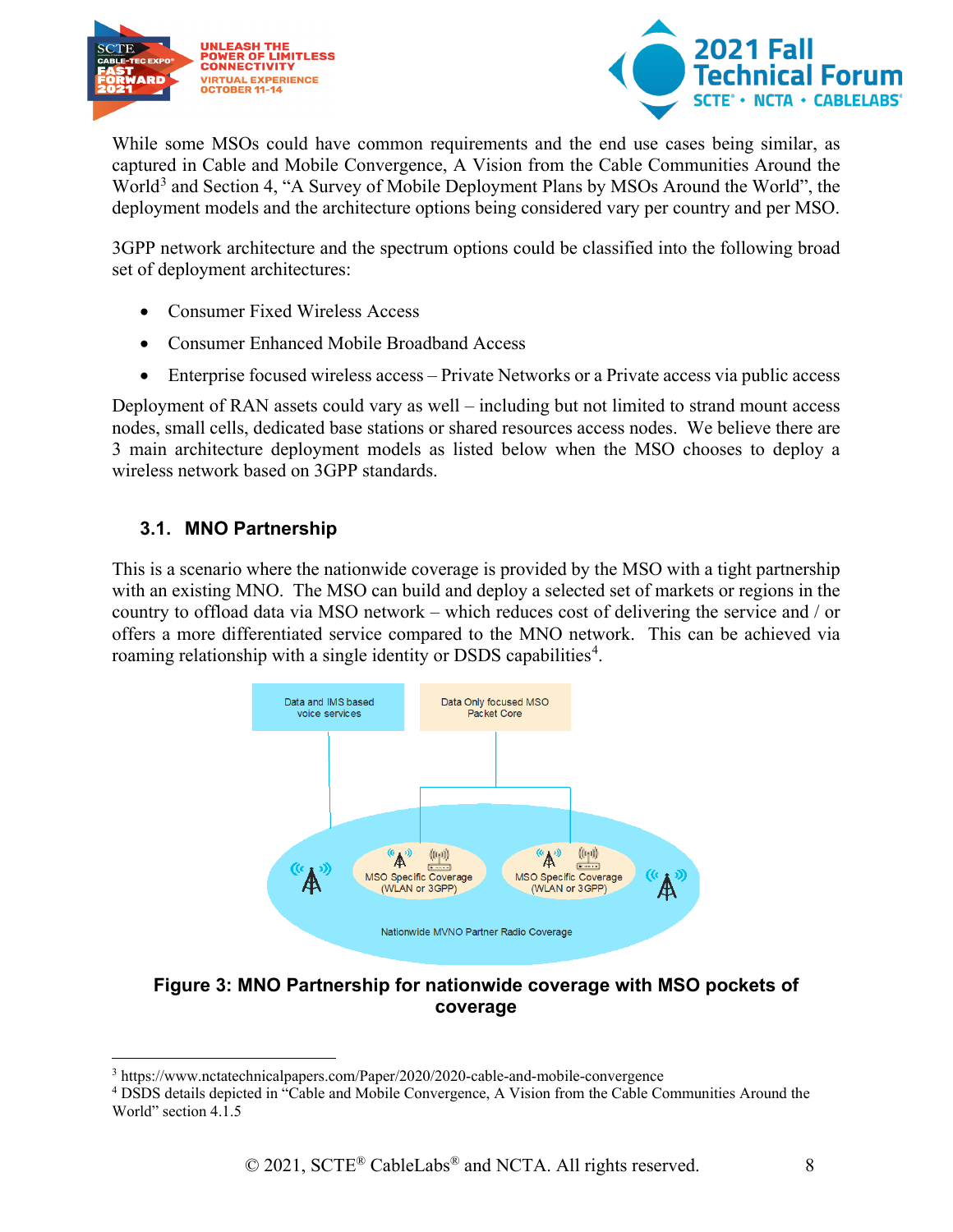



#### <span id="page-8-0"></span>**3.2. Nationwide MSO**

Ability to offer a nationwide coverage provided by the MSO on Day 1 leveraging existing WLAN assets and deploying new 3GPP RAN where applicable and available based on regulatory requirements. These scenarios would require the MSO offer full voice capabilities in the network and deliver regulatory compliance like Emergency calling from Day 1. In lieu of a tight MNO partnership, the MSO can leverage roaming partnerships but may be challenging to achieve roaming within the same country without a tight relationship with the MNO. While the network is being expanded and built out with 3GPP, the MSO may have some coverage gaps and impacting the subscriber experience.



#### <span id="page-8-2"></span>**Figure 4: Nationwide MSO network without MNO partnership (except roaming)**

#### <span id="page-8-1"></span>**3.3. Private Networks**

A scenario where the MSO could choose to focus primarily on new opportunities only using the licensed spectrum and target the Enterprise Private Network markets. The MSO may choose to offer a consumer service only via a pure MVNO partnership as an option – however, the spectrum assets are leveraged only for the enterprise deployments to begin with. With this model, the MSO could always expand to nationwide MSO or MNO partnership models in the later phases. MSO may choose to deploy a dedicated or a multi-tenant core for enterprises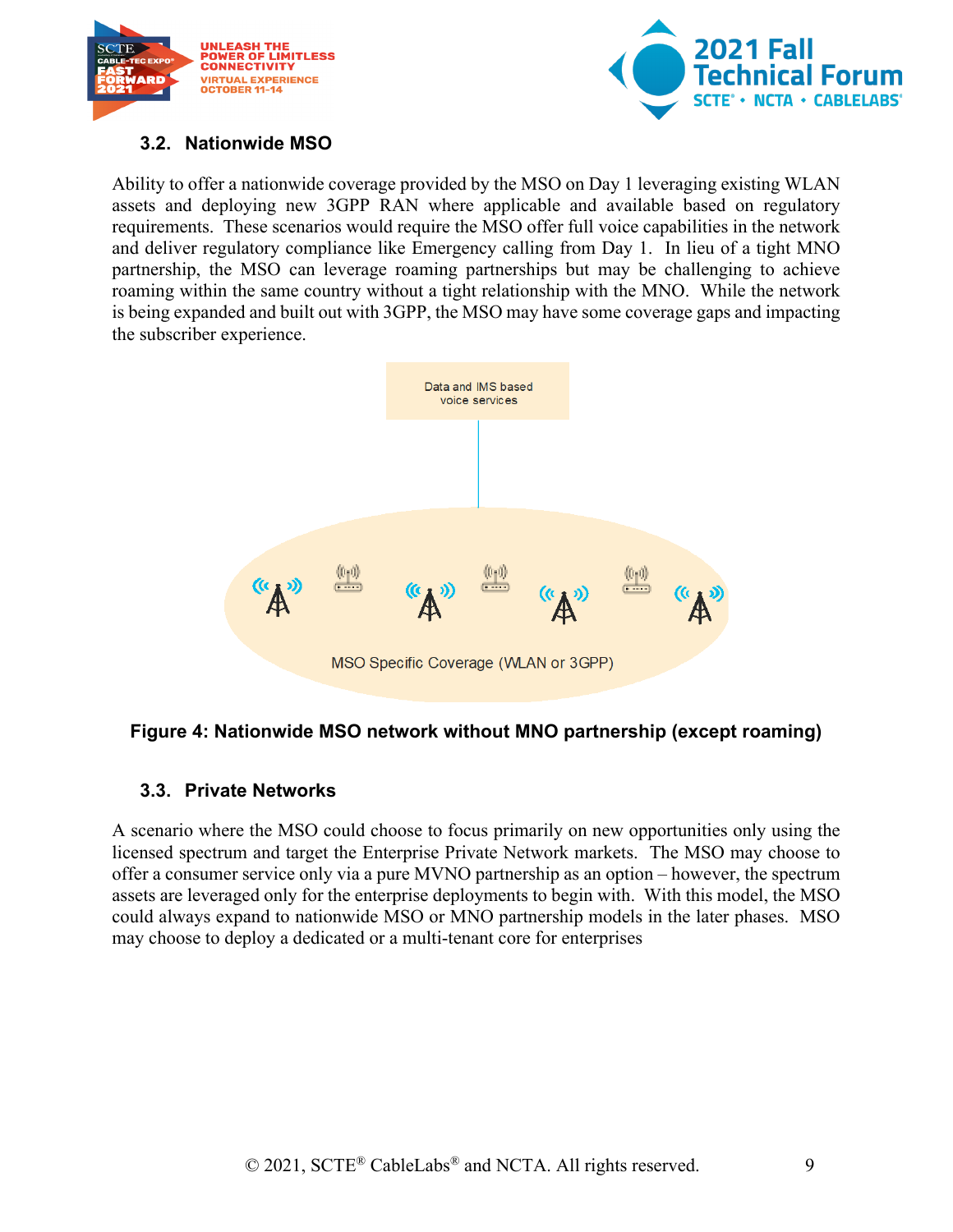

#### <span id="page-9-0"></span>**Figure 5: Focus on Private Networks and Limited MSO consumer coverage with nationwide MNO partnership**

All these network options could exist by themselves as standalone or fully integrated. Introduction of additional capabilities could be in phases – as an example,

- 5G Fixed Wireless Access Network Deployment Data offload only
- Voice Network introduction migrate from MVNO Voice
- WiFi integration
- 5G Differentiator Features Deployment: Slicing; MEC; External APIs and Roaming supported
- 5G Core Advanced Features Deployment: Network Analytics (Artificial Intelligence (AI)/Machine Learning (ML)); Common Data Layer deployment

The sequence of the phases does not always have to be as depicted above but rather based on operator priorities.

While the 3GPP architecture seems simple on paper, what drives the deployment complexity is the service differentiation the operator chooses to provide towards the end user. As an example, a SMF/UPF combination depicted in the 3GPP architecture is supposed to deliver at a high level, the following base functionality for simple packet routing.

- Session Management and UE IP address allocation
- Configures traffic steering at UPF to route traffic
- Interfaces towards Policy control functions
- Lawful Interception and other regulatory requirements
- Policy rule enforcement, (e.g., Gating, Redirection, Traffic steering) and QoS handling
- DPI and application detection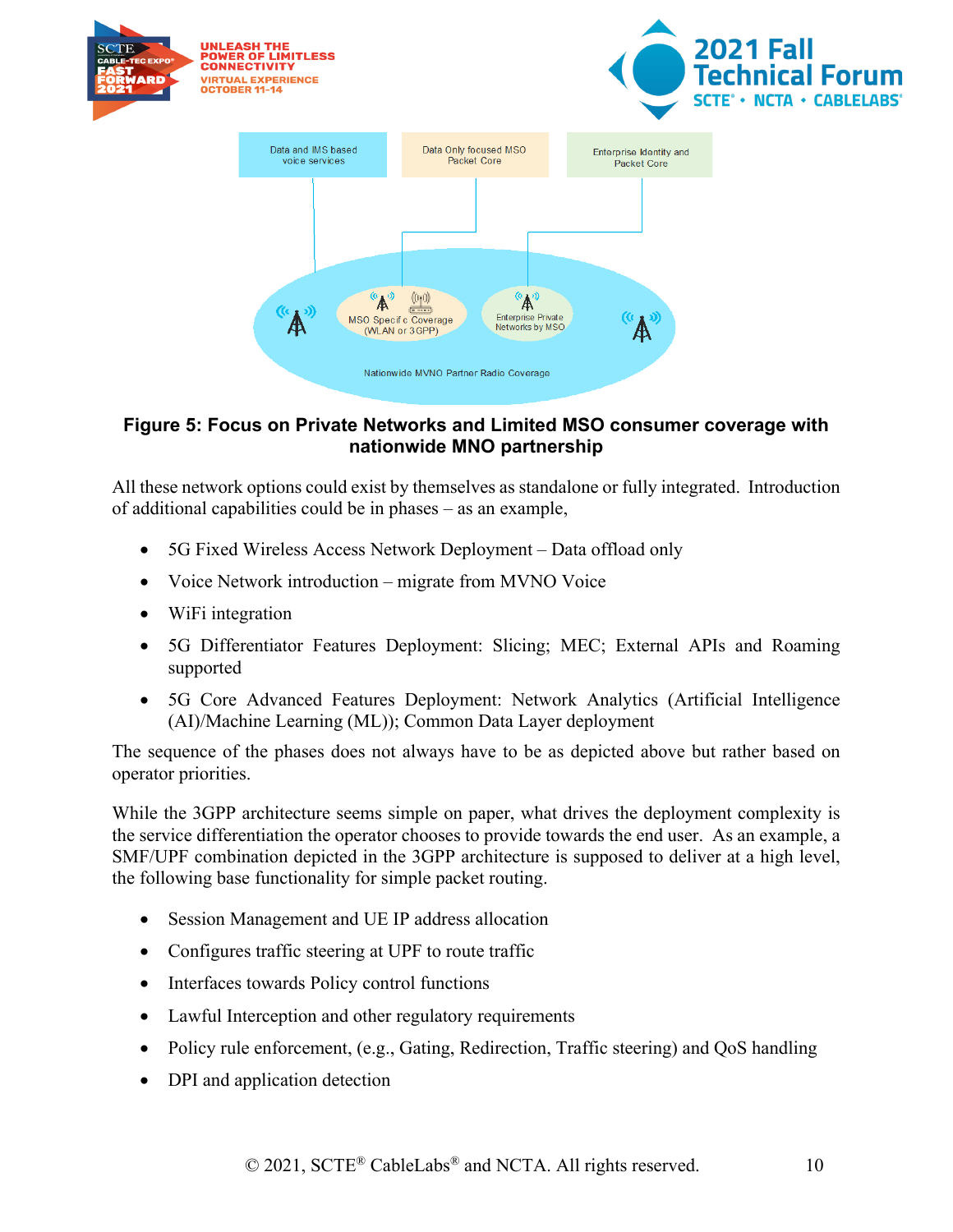



In addition to the functionality defined above, due to operational requirements an operator will have:

- Local Redundancy in case of card or a process failure
- Geo-Redundancy in case of site failure or connectivity challenges
- Local Policy in case of temporary glitches in connectivity
- Local storage or accounting records and NAT Binding records

In certain scenarios, building out as a greenfield mobile network operator, the MSOs will be presented with choices to build a simplified network. However, it could end up being a competitive differentiation or a service parity with the MVNO network scenario which may end up forcing the MSOs to deploy an equivalent capability in the network.

As 5G network architectures evolve and deployment plans are formalized, the industry is driven not just by competitive pressures, but also based on evolving use cases which are heavily dependent on the availability of the device ecosystem that supports various 3GPP capabilities. The current expectation of the market trend as seen by the authors is depicted below.



#### **Figure 6: Likely timeline of deployments based on industry momentum**

<span id="page-10-0"></span>While there have been enough publications around what 3GPP network architectures in 5G offers for MSOs, technical capabilities, deployment models, this paper focuses on highlighting some of the key lessons learnt in existing Mobile network deployments – during 4G deployments and some initial 5G deployments. Intent of this paper is to offer solutions to common pit falls in mobile networks as it stands today – to account for these from the get-go and avoid any potential network issues and service interruptions. The authors believe that the lessons learnt during the initial 4G deployments, and the maturity achieved over the period of 10+ years in 4G networks should be leveraged as 5G networks are being built out.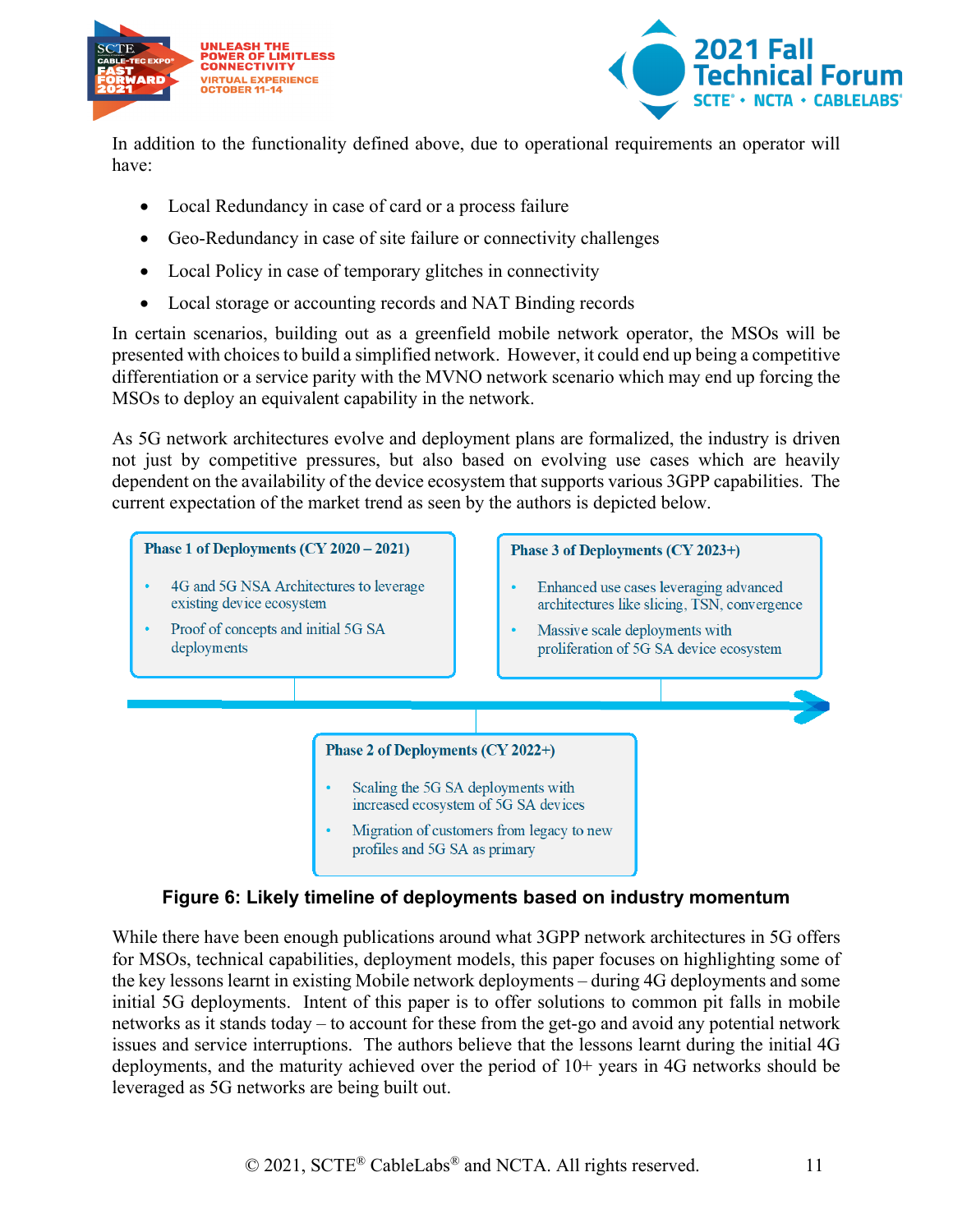



## <span id="page-11-1"></span><span id="page-11-0"></span>**4. Greenfield Network Considerations**

#### **4.1. Converged 4G+5G core Deployment**

One of the important decisions an MSO faces would be to either deploy a 5G only RAN (also called as 5G Stand-alone (5G SA) or Option 2 RAN) or 4G 4G-and-5G non-standalone (5G NSA) or Option 3 RAN. The high-level architecture for the two options is shown in the Figure below.



**Figure 7: Converged 4G+5G Core architecture vs. 5G SA architecture**

<span id="page-11-2"></span>The left side of the Figure depicts the key network functions of 5GS system that only serves 5G RAN (NR) in a stand-alone mode. This would imply that in the gNB in NR band for the specific country is deployed and there is no 4G LTE deployment. Also, the mobile supports 5G SA mode of operations.

On the right side is a converged 4G and 5G core that also support 4G LTE radio and core network. The 4G related elements includes the MME and Serving Gateway (SGW). Also interworking interface between the MME and AMF (N26) is used to enable seamless mobility between NR and LTE. With this deployment the MSO can offer both LTE and NR in different frequency bands in the 150 MHz CBRS frequency spectrum, as an example. In addition, the mode where NR radio is added for additional downlink and uplink data rates with signaling going via the LTE cell. This configuration is called 5G NSA or Option 3. This requires the deployment of both LTE and NR i.e., eNB and gNB. The same NR radio can operate both in Option 3 and in Option 2 mode. With this deployment mode an operator can support legacy 4G UEs and the new 5G NSA and 5G SA UEs.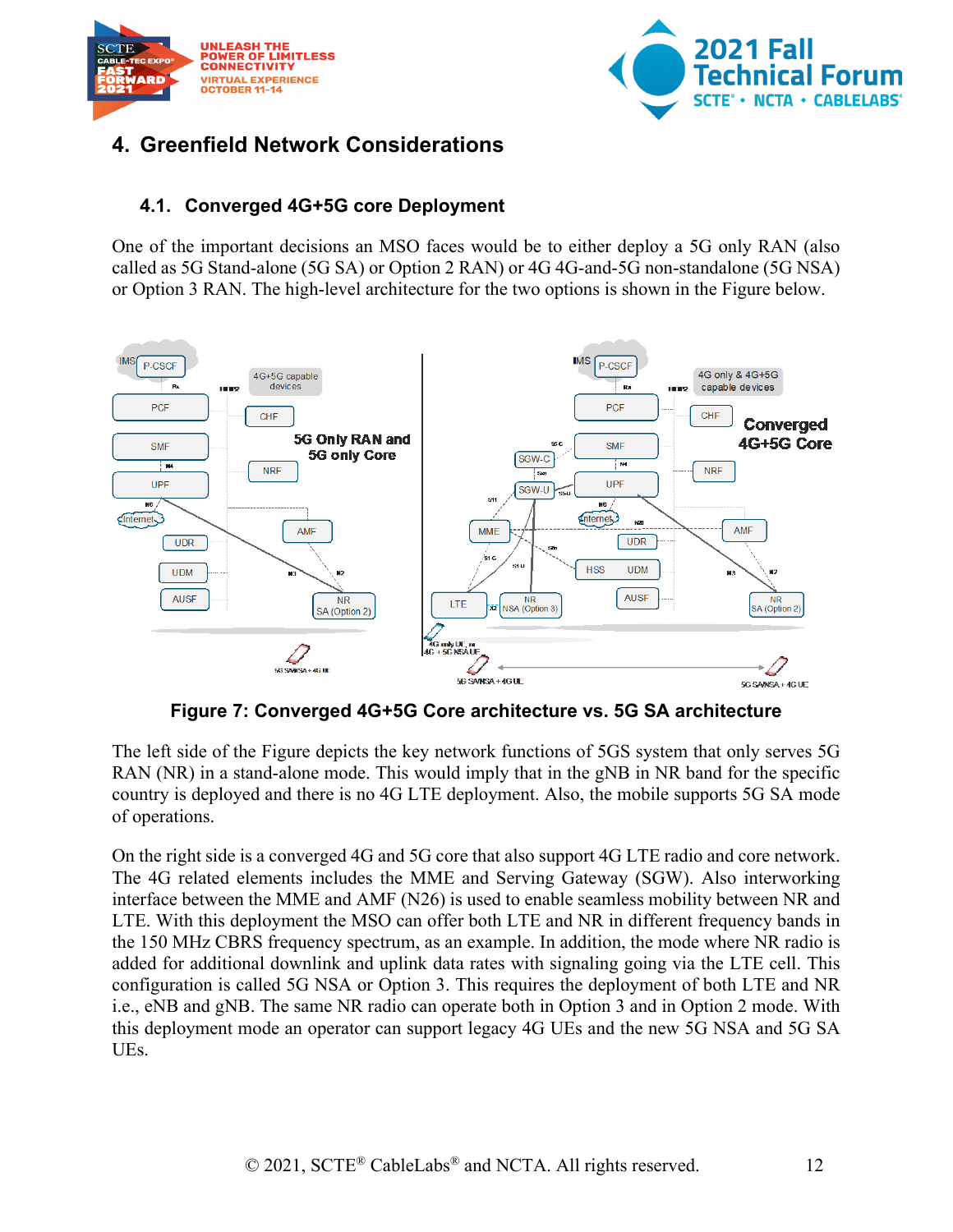



The main driving factor in such a decision is the availability of 5G SA capable devices. Though the number of devices that support 5G (NSA and/or SA) is increasing it is still very small compared to the 4G UEs (May 2021: approximately 800 device types that support 5G NSA or 5G SA compared to about 25,000 device types that support 4G technology[5](#page-12-1)). Furthermore, the number of 5G devices that support 5G SA is a small fraction of the devices that support 5G (NSA or SA). Though the number of devices (phones and other form factors) that support 5G will increase, this number will still be smaller than those that support 4G. Depending on the timeline of deployment, it is possible for an MSO to deploy the converged 5G and 4G core. The operator should deploy this converged core also in comparison to deploying a separate 4G only EPC core (with PGW and PCRF instead of SMF+UPF and PCF), since EPC core cannot support 5G NR SA mobiles and EPC also is based on legacy telecom specific protocols like Diameter and GTP-C whereas the converged 5G and 4G core is based on protocols that have much wider deployment in the market, e.g., HTTP.

If the MSO chooses not to deploy 4G radio and no support for 4G only devices is required, the MSO can choose to deploy a SA core. However, given that MSO subscribers could potentially roam into a country that does not yet have 5G deployments or a partnership with a roaming provider with 4G only capabilities, it may be required to terminate the legacy GTP-C interfaces from the roaming partner. This would mean that the converged 4G+5G core will primarily be leveraged as a 5G SA Core when the device is on the MSO deployed RAN but when the device is connecting from a 4G only partner RAN, the converged core capabilities of exposing legacy GTP-C interfaces i.e., S8 interface could be leveraged. Note that in this case, N26 interface is not required unless a tight roaming relationship with handovers is planned.

#### <span id="page-12-0"></span>**4.2. MNO/MSO demarcation points**

As stated in the previous sections, the most common deployment model mobile network deployment for an MSO could be one with partnership with an MNO, where the MNO provides nationwide coverage, and the MSO provides coverage in pockets (e.g., in urban dense areas). The network architecture diagram for such a deployment scenario is shown in the figure below where the MNO is providing 4G including 5G NSA coverage and the MSO has deployed 5G SA in NR bands in its pockets.

<span id="page-12-1"></span><sup>5</sup> https://gsacom.com/webinar/the-5g-story-so-far-5g-spectrum-networks-and-devices-in-1h-2021/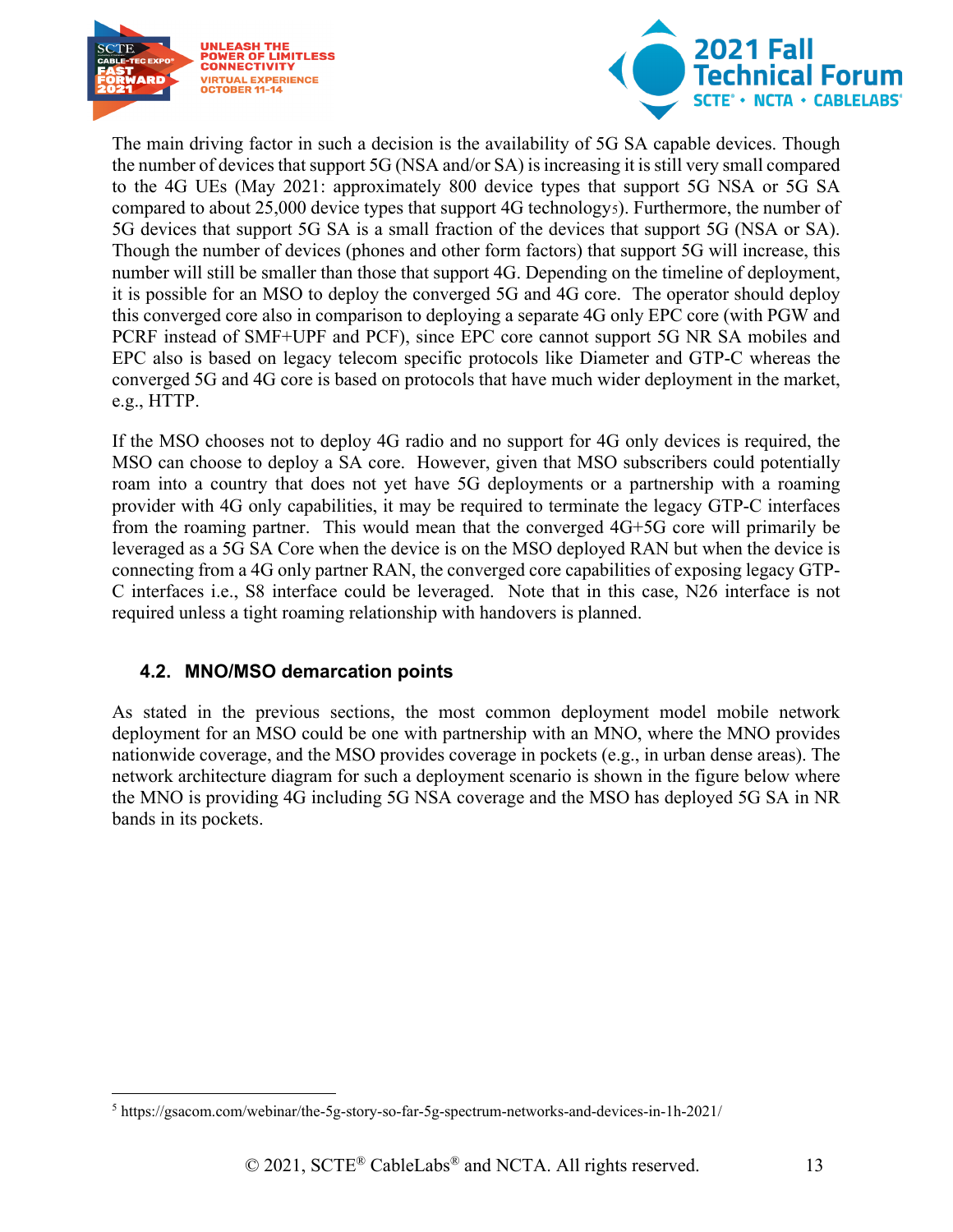

**Figure 8: Demarcation of MNO and MSO networks in partnership when single-SIM is used.** 

<span id="page-13-0"></span>The key interworking interfaces between the MNO and MSO are those that cross the thick black demarcation line between the MNO and MSO. The S6a interface between the MNO's MME and the UDM+HSS of the MSO is used to authenticate the MSO's UE when that UE is in MNO's coverage area. The S8-C and S8-U interfaces between the SGW-C and SMF and SGW-U and UPF respectively, are used to anchor the IP connection of the mobile in the MSO's SMF and UPF (this is also called home-routed scenario in 3GPP specifications). The reason for home-routing is that primary service policy and charging are provided by the SMF and PCF in the home-network of the UE, i.e., the MSO. The N26 interface between the MME and AMF is used to transfer contexts between the MNO and MSO network to enable seamless mobility.

Though 3GPP specifications exists that provides all the details of the call-flows to support the above architecture, the main challenge is in deployments of these inter-operator interfaces. The vendors providing the network functions on the two sides of the demarcation lines may be different and may require extensive inter-operability testing. Also, the interactions between the radio networks to handovers from the MNO network to the MSO network when a mobile is in the coverage of the MSO's radio network and vice-versa require quite a lot of radio planning (e.g., configuring neighboring cell information and updating these as the radio network of the MNO or MSO changes).

To mitigate some of these challenges, a DSDS based approach could be leveraged as described very well in Cable and Mobile Convergence, A Vision from the Cable Communities Around the World [6](#page-13-1) and Section 4.1.5, "Dual-SIM".

<span id="page-13-1"></span><sup>6</sup> https://www.nctatechnicalpapers.com/Paper/2020/2020-cable-and-mobile-convergence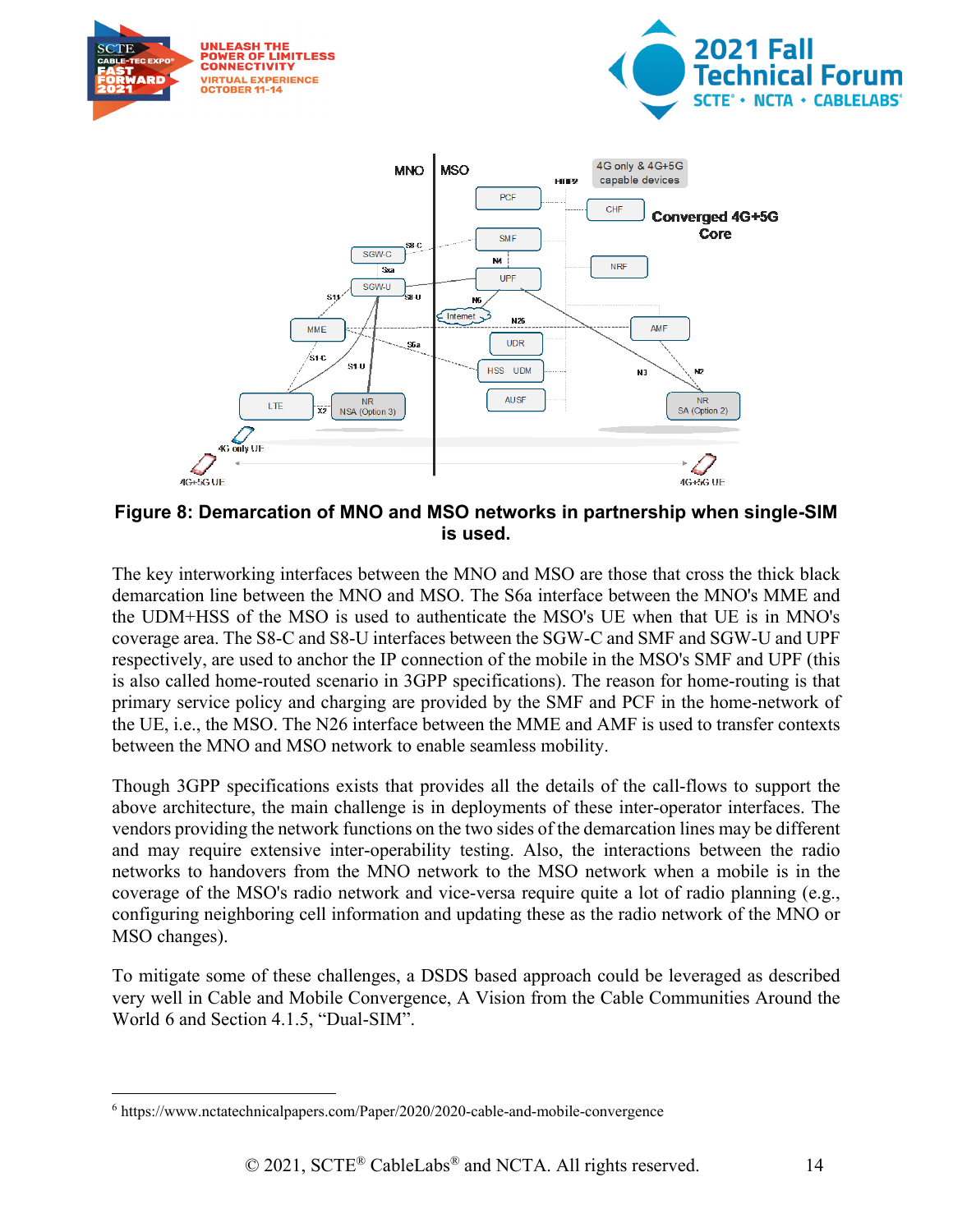



#### <span id="page-14-0"></span>**4.3. Single vs. Multivendor strategy – Open Interfaces**

While 3GPP provides a very well debated and industry vetted architecture with the operator, vendor and entire ecosystem contributing, it sometimes is unable to accommodate every single deployment scenario and use case. Especially, when it comes to requirements driven by MSOs, since the use case requirements and deployment models are not always aligned with established MNOs in the market, there could be a need to extend of enhance the capabilities for MSO deployments. Given that 3GPP and other SDOs have a set schedule for completing the documentation of specifications and priorities, it is likely that timelines for deployment of the operator may not align

This typically drives the MSOs to consider custom implementations. Take a scenario where an MSO would like to identify a customer not just via mobility identity but based on wireline identity or a cable identity. If leveraging 3GPP Release 15 specifications, this is not possible today without custom adaptation as 5WWC work item in Release 16 would add some of these capabilities. In these scenarios, an MSO may consider adding a Cable Line ID as a custom attribute across the nUDM service and on nChf service to identify the mobile user and tie into the Cable Service.

A similar capability was leveraged in 4G LTE networks extensively – especially on diameter interfaces. This was typically achieved via vendor defined AVPs or vendor specific AVPs. Additional details are captured in the Diameter RFC 3588, 5.3.3. Vendor-Id AVP. While this was a well understood mechanism, due to competitive scenarios, it is not always viable and possible to take this custom vendor defined AVPs to SDOs. In such scenarios, it may be required to continue supporting custom implementations which would require ensuring interoperability across vendor products.

Since 5G Service Based Interfaces support extensions or information elements that could added beyond the specifications, this could be leveraged by the MSO to achieve the use case and faster go to market option without having to wait for 3GPP or other SDO. Invariably, such custom behavior creates a challenge during software upgrades or interoperability across different vendor solutions.

We recommend that operators need to ensure that all deployment interfaces are open and compliant to 3GPP specifications. This is typically achieved via vendor-to-vendor interoperability testing either from a lab to lab or within the MSO labs. Any extensions or custom attributes implemented as described above by any vendor specific to the MSO network are recommended to be fully documented and more importantly, should be protected by a feature capability exchange and only utilized when the peer node indicates support.

- Option 1: Implement feature capability exchange: The recommended way is to ensure the initiator of the message that includes the custom information does so only once it has been established that the receiver can gracefully handle the custom information provided. This could be achieved in multiple ways in 5G network deployments.
	- o In case a client / server relationship is established leverage feature capability during initial connection establishment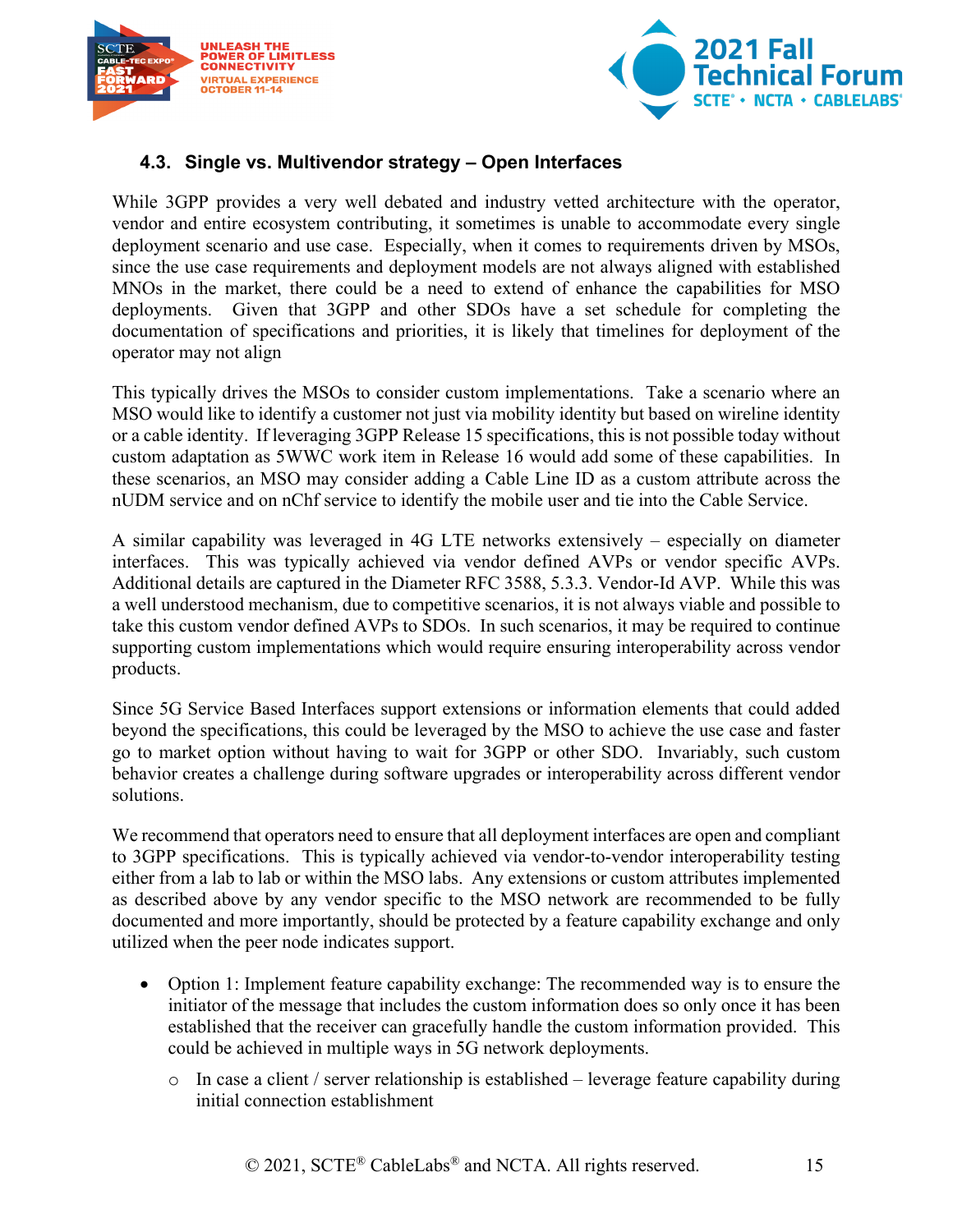



- o Leverage NRF capability exchange to communicate and register feature versions which include the custom attribute supports and only provide the producer information when the client specifically requests for this capability
- Option 2: Implement configuration options: This option provides an easy implementation choice by only including the custom attributes if specifically configured to do so. This removes the complexity of feature capability exchange or relying on NRF but poses an operational challenge of making sure every NF is appropriately configured and upgrades are sequenced and managed in a controlled manner
- Option 3: Ignoring uninterpreted attributes and default behavior: Alternate to a feature capability exchange or configuration is ensuring that the information passed through the custom attributes is ignored when a receiver is not able to interpret it and ignoring such information does not impact service. This is critical even if one of the additional options is implemented to avoid any service disruptions to minor changes in software releases or attribute parameters. The receiver should log an error so the issue could be debugged and addressed appropriately but while this is underway, network service is maintained without disruption, albeit with likely not all capabilities.



#### **Figure 9: Options to achieve interoperability with custom implementation**

<span id="page-15-0"></span>We believe that at the end of the day  $-$  3GPP compliant interfaces are the best way to deploy networks. The reason for recommending this is to ensure potential introduction of additional vendors in the mix. As an example, to achieve certain tracking area mapping capabilities, it was required in initial days of 4G LTE RAN ecosystem to implement custom behavior on the S1-AP interface between eNodeB and MME. However, it had eventually gone to a point where it was almost impossible to interwork an eNodeB from the RAN vendor with any other vendor's MME without impacts to service or capabilities which created a "lock in" problem for the operator and not being able to deploy best of breed network functions or a dependency on the operator introducing new services as the radio provider feature acceleration may not be at par with the operator requirements or a market specific mapping of RAN and MME i.e., tight dependencies cause operator to define a clear boundary of operation for radio and packet core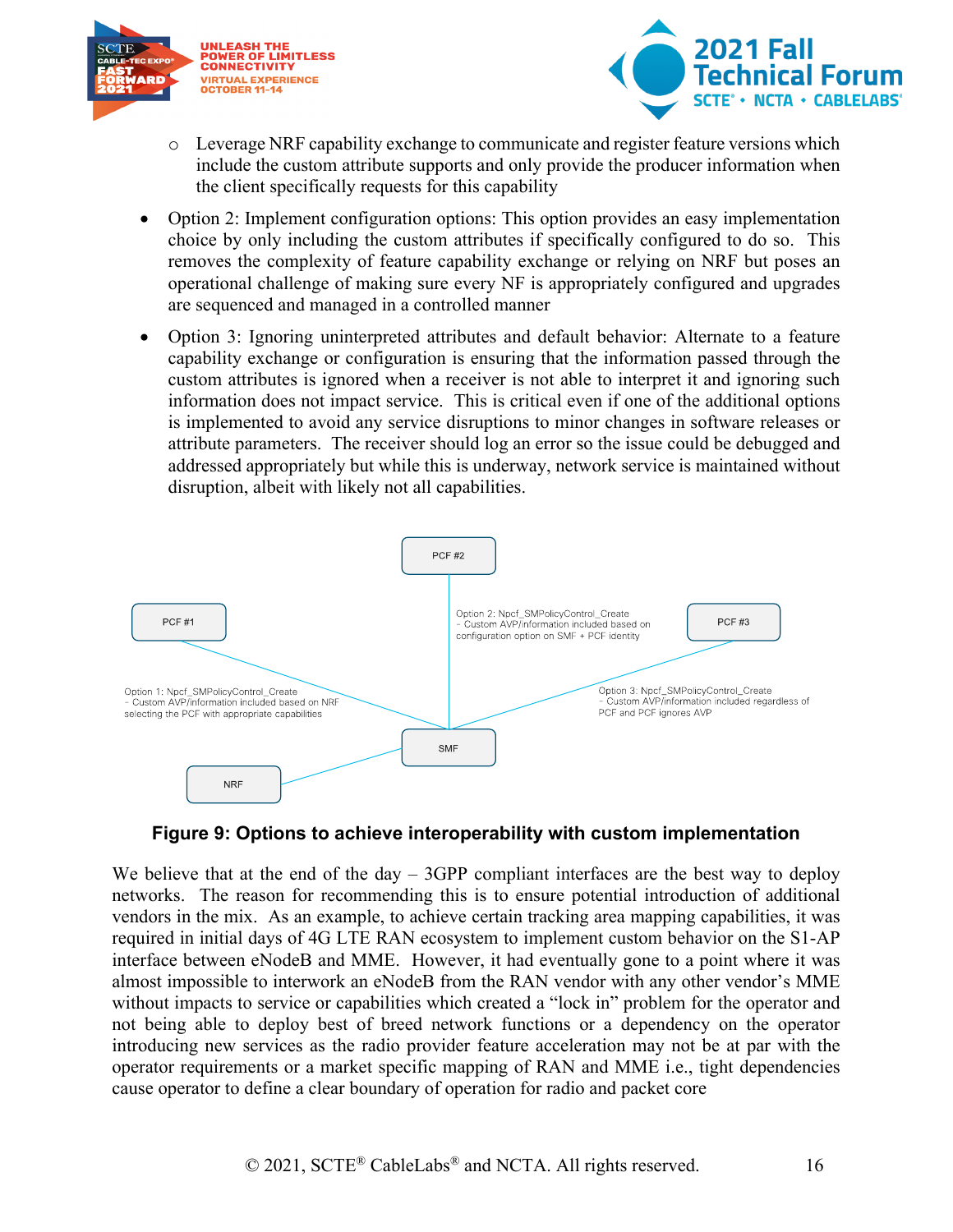



As an example, a radio vendor that has the radio infrastructure deployed in one region was able to only utilize MMEs from that vendor. During a system outage or migration or other similar scenarios, the operator is not able to leverage the additional capacity that is available from a peer market or region which is provided by another Radio vendor. Especially, the use of ASN.1 as a protocol between Radio and MME decreases the ability to interwork once custom attributes are introduced.

Similar rules apply to the non-radio deployment scenarios but due to the ability to extend diameter or GTP protocols without causing interoperability issues based on proposals above has resulted in somewhat of a manageable model within the packet core. Any deviations from common practices and not documenting could result in an interoperability issues and delay in service launch or disruption to existing services. Relying on open interfaces for scalable network architecture and debugging across network functions is critical for long term success of the solution.

#### <span id="page-16-0"></span>**4.4. Policy and charging architecture**

The sheer number of different data-plans that are offered by MNOs is an evidence of the complicated policy and charging rules and traffic measurements that are performed in MNO networks. Specialized application charging rules, such as zero-rating of Netflix or Spotify traffic, require significant DPI and application detection capability in the network.

3GPP PCC architecture example for 5G System is depicted in the figure below and with all the options supported, the deployment could be daunting with ability to create policies across multiple service enablers in the network and ensuring policies do not contradict each other in this scenario. A well-defined PCC rule can help with detection of a service data flow and providing parameters for policy control and/or charging control and, for PGW enhanced with ADC, for application detection and control.



#### <span id="page-16-1"></span>**Figure 10: 3GPP PCC Architecture for 5G (left). Simplified PCC architecture for MSO (right).**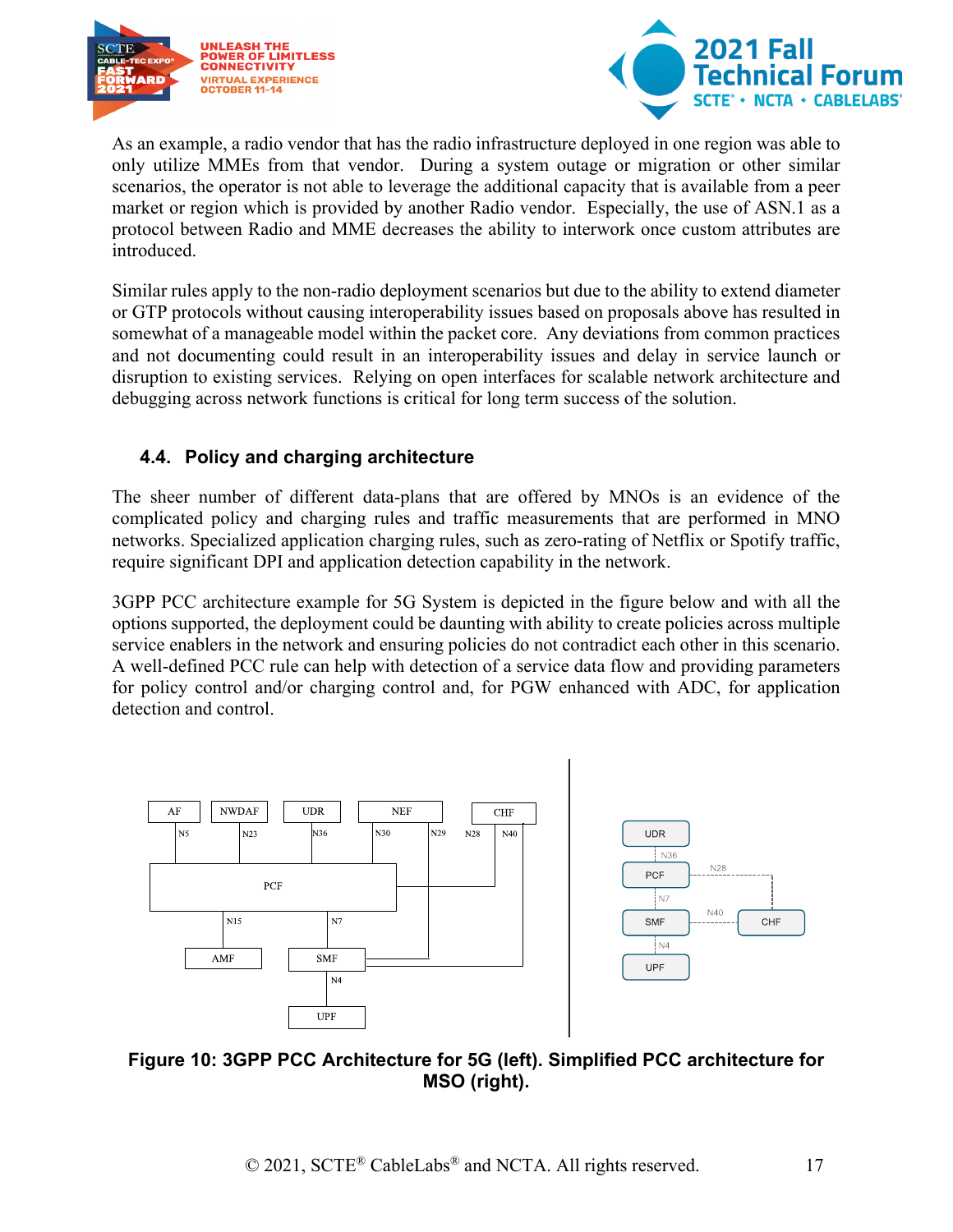



There are two main drivers for the complex policy and charging infrastructure in MNO networks:

- 1. Requirement to support dynamic QoS, e.g., for providing periodic scheduling with low latency for voice traffic. (NOTE: This is not typically for charging perspective, since most MNOs are not monetizing voice traffic), and
- 2. Data caps and rate-enforcement required either for on-line charging (pay-as-you-go) or for offline charging (monthly payment) data-caps per month.

MSOs can simplify these by not supporting voice traffic natively. Not having to support voice or other traffic that requires dynamic signaling of filters and QoS rules at least does not require to support the N5 interface between the PCF and the application function (AF).

MSOs should look at only providing offline charging and not have to implement the more complicated on-line charging model. Typical MSO customers have at the minimum monthly subscriptions with them. Trying to support the more complicated on-line charging (pay-as-yougo) model will simplify the real-time requirements for policy and charging.

With the above simplifications, the only rules that an MSO needs to look at is enforcing are datacap rules that are simpler to define and maintain. This design would align with similar billing and accounting capabilities offered within the Cable access for end users today in most networks. However, if the MSO chooses to offer more aligned capabilities as MNO, this will require similar PCC architecture and complex rule definition as done on the MNO network today.

Number of policies deployed could have impact on the overall performance of the system. When PCEF needs to perform Deep Packet Inspection or process policy while handling small packets, the overall system capacity could be impacted. Any DPI needs to be accounted for when deploying the static and predefined rules being installed on the gateways and only service / revenue impacting rules should be considered. Changes in policy based on specific locations require the PCF to be aware of the current location of the subscriber and in a mobility intensive environment, this could generate signaling all the way from the RAN, MME/AMF, SGW, PGW/SMF and eventually to the PCF causing massive signaling. Smart Phones tend to create Service Request in the network at an average of 2 mins and any location changes triggered during service request could generate unnecessary signaling.

Location based policy should be higher level granularity e.g., Presence Reporting Area or regional boundaries instead of individual RAN locations. Any rules installed by the PCF should be considered for the depth of the packet inspection required and impact to the system performance.

Designing for a simplified but robust policy, charging architecture and rule definition would ensure a seamless service experience for the end users and enabling new capabilities in the network with limited planning.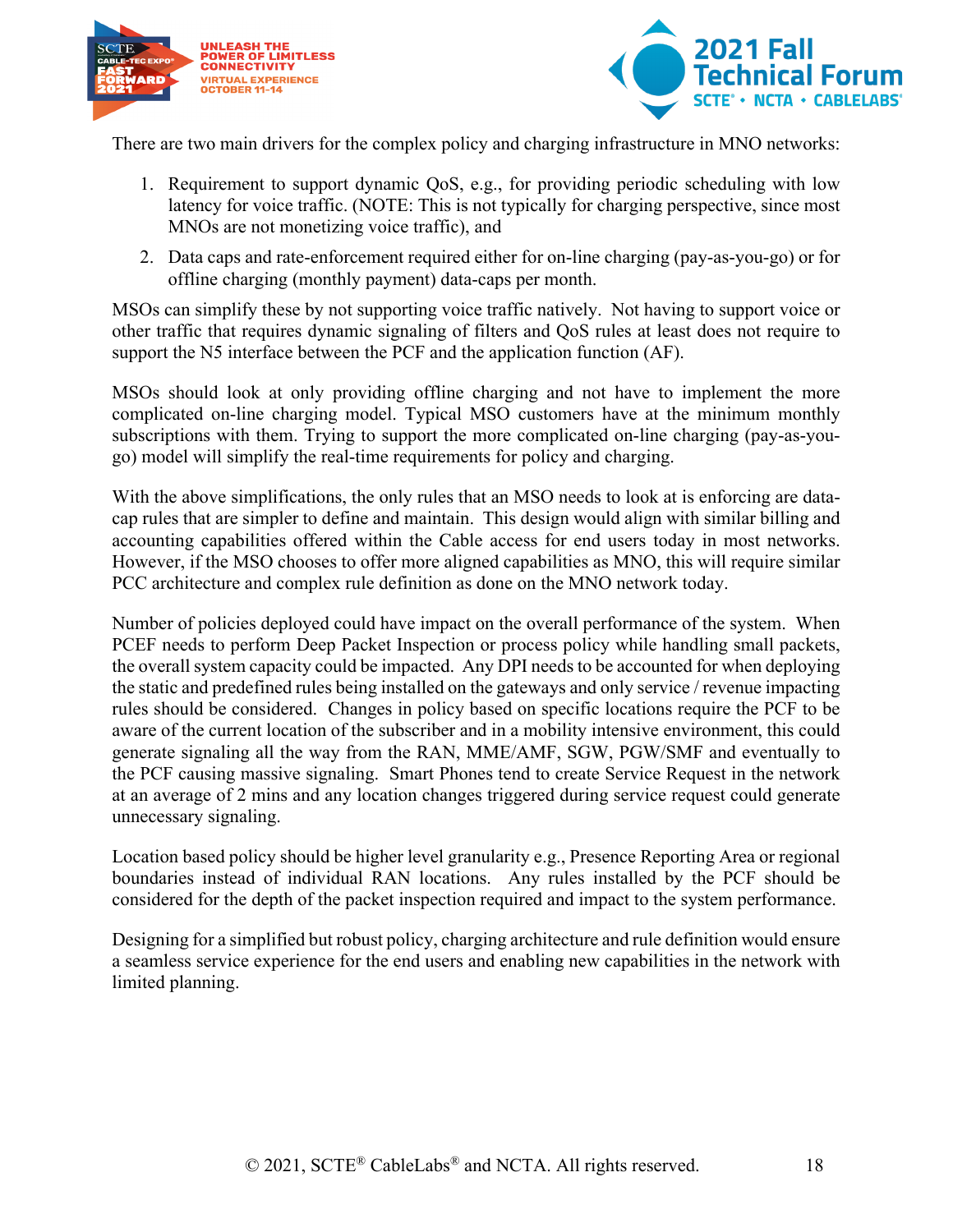



#### <span id="page-18-0"></span>**4.5. Device Behavior**

When a network function or node is not able to handle the messages or is in maintenance mode, it is important that the downstream peer functions are aware of this. It is essential that the operators define a clear expected behavior within a client for error codes received from peer nodes and act in a graceful manner. As an example, if the PCF is unable to handle the message due to a session that is not found, the error code provided towards the SMF should provide enough information for the SMF to either initiate the session recovery procedures or gracefully disconnect the user and reestablish the session. While some of the network error behaviors could be gracefully handled or at least addressed with software updates, during the initial days of LTE launch, a critical lesson learnt was on the unexpected UE behavior.

As LTE networks were deployed, it became apparent that the error codes were not interpreted the same way, despite some documentation in 3GPP. This resulted in unpredictable behavior during error scenarios, but also resulted in non-uniform behavior in different markets or geographic regions of the same operator where different vendor solutions were deployed.

This was eventually addressed in LTE with much more prescriptive behavior expectations on error codes at the device (Reference: TS 24.30[1\[13\]\)](#page-26-1) but also a massive effort to map error codes from every diameter interface to eventual error code mapping at the device. While some of these are based on lessons learnt from real deployments, some were mere clarifications of predefined behaviors in 3GPP.



<span id="page-18-1"></span>**Figure 11: Call flow depicting UE errors and retries**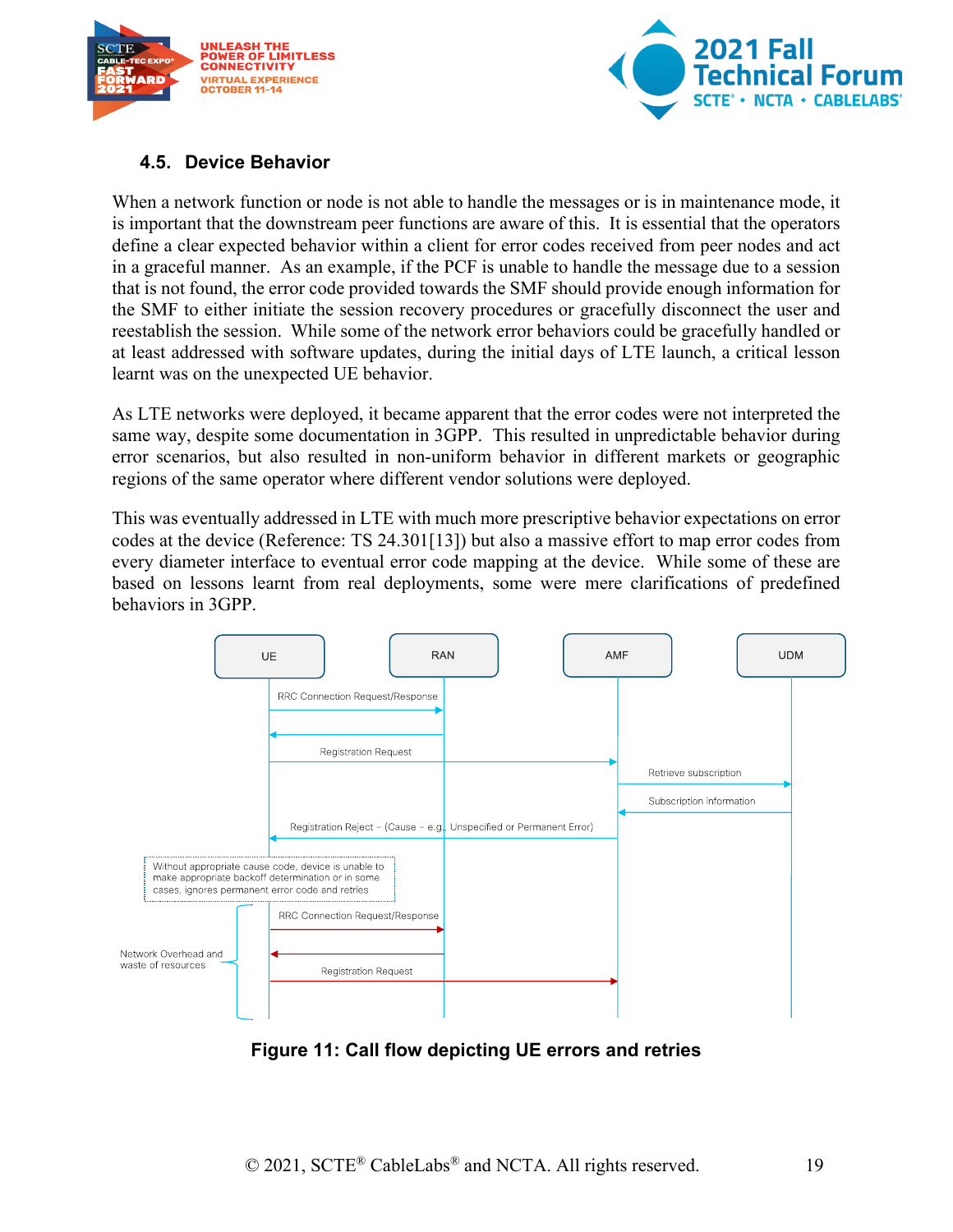



Fortunately, most of this work has been forward ported into the 5G specifications already and similar capabilities as mature 4G networks exists already in 5G networks. However, it is imperative to plan for previously unseen behaviors in the network. Especially, new capabilities and interfaces in 5G defined around Service Based Architecture, slicing capabilities on devices and additional new functionality defined in  $5G - it$  is very likely unforeseen scenarios will occur in the network.

It is critical to also note that the error scenarios are not just to be UE focused but rather a network focused approach as well. Some of these could be avoided by:

- Formal interoperability testing as described in previous sections or relying on statements of compliance to begin with
- Adding intelligence into the network to decommission or remove certain software functions in the network based on error trends
- Configurable error code behaviors

Accounting for unforeseen device behaviors and designing for graceful recovery mechanisms would help ensuring a reliable end use experience.

A couple of good examples of what has been achieved in 4G networks and positive outcomes of lessons learnt could be based on the overload scenarios or race conditions in the network.

Race conditions have typically occurred when the network and device are attempting conflicting procedures which are unfortunately not completely preventable but by adding message priorities and sequenced queues, the impact of these race conditions could be mitigated to a certain extend.

For overload scenarios, based on ecosystem and industry discussions, IETF work on overload control (Reference:<https://datatracker.ietf.org/doc/html/rfc8582> [\[12\]\)](#page-26-2) or GTP-C load / overload control was introduced into 3GPP specifications. It should be noted that these are not widely leveraged today, partially due to the timing of availability of these capabilities in the specifications. By the time these specifications were available in 4G, there was an industry momentum within 5G and focus shifted towards 5G software development and implementation in the field. However, most of these capabilities have been made available with 5G specifications from day 1 and so could be leveraged as needed from initial deployments for MSOs.

One additionally way of ensuring device vs. network race conditions or duplicate messaging is avoided is by fine tuning the timers in the network and the message queues with validity timers / expiry tags for messages so that any messages stuck in queues are discarded after a certain time. In some rare scenarios, if a message from the queue is processed after the device internal timers have already expired and a procedure from the network is executed, this could result in out of band processing of the messages resulting in incorrect and unexpected behavior from the devices.

While there may be some reluctance to use some of these advanced capabilities in the specifications to begin with, we believe that having the capabilities planned in the network from the initial get go would be important.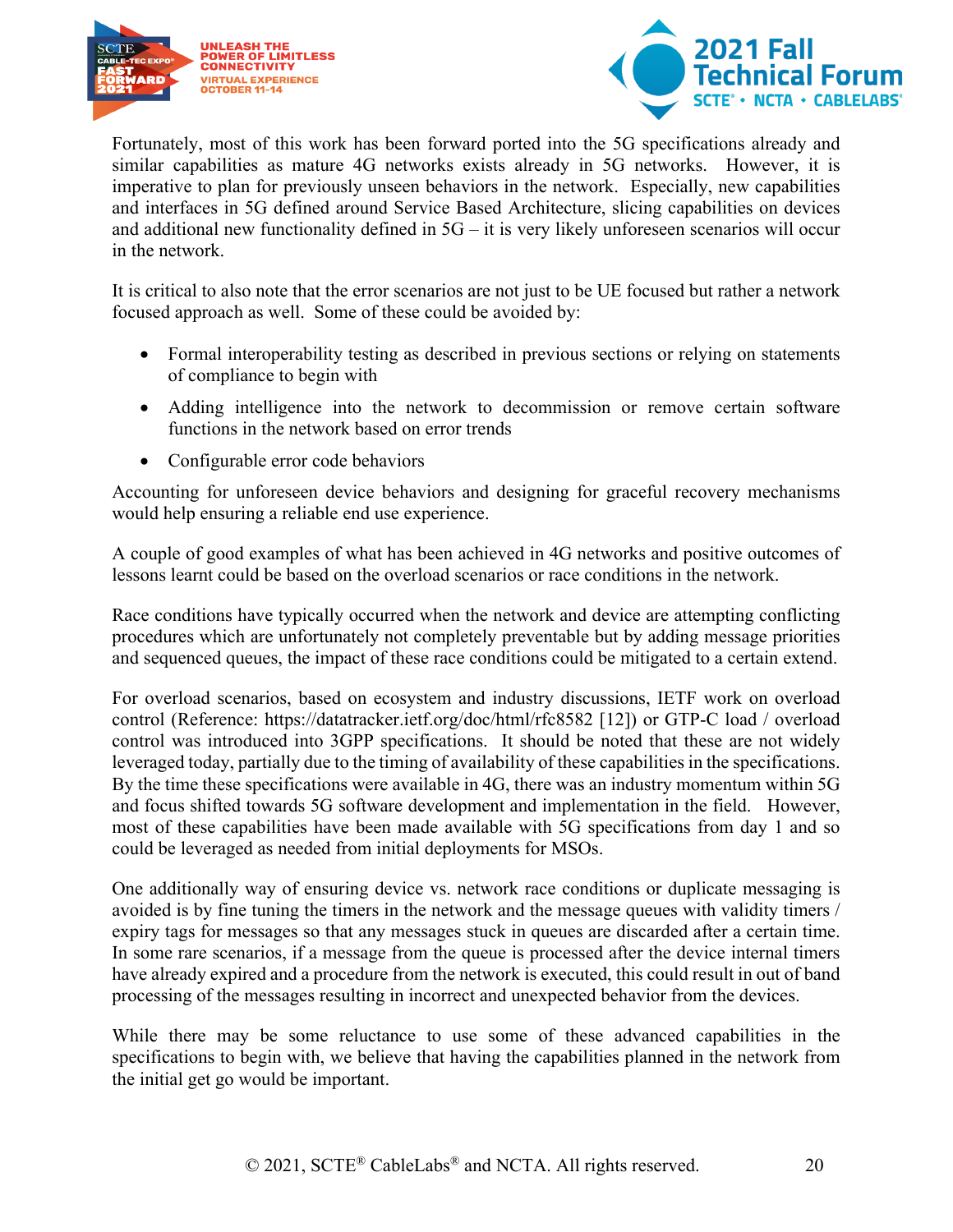



## <span id="page-20-0"></span>**5. Other topics for consideration**

While not captured in detail in this document for brevity, it is critical for MSOs to take additional topics into consideration as listed below.

- 1. **Virtualization Stack**: Every MSO may choose to have a platform of choice which may or may not be driven directly by the 5G deployment strategy. It is likely that some MSOs have already charted a path for virtualization of Network Functions in the existing deployment and service strategy. In some ways, the same platform could be the entry path for 5G Core cloud-native NF's or implementation of Open vRAN architectures that are critical for success of 5G. Depending on the capabilities of the MSO, operational focus within the company, a CaaS and PaaS capability may be under evaluation or already in deployment which could be leveraged or any existing investments on NFVI could be leveraged. Given that this is a choice for the MSO which could be influenced by other factors in the company – additional details are not discussed in this document.
- 2. **Convergence architectures**: 3GPP has defined the baseline architecture for convergence of wireline and wireless services as part of the 5WWC work item in Release 16 specifications. However, with additional dependencies being addressed in CableLabs and the detailed analysis and discussing in Cable and Mobile Convergence, A Vision from the Cable Communities Around the World<sup>[7](#page-20-1)</sup>, this document does not address convergence but could be a critical decision point for the MSOs before finalizing the 5G deployment architectures.
- 3. **Support of Voice Services:** Given the stringent performance and regulatory requirements for voice, in a deployment model where MSO partners with an MNO (see previous sections), it could be simpler for the MSO to have the MNO support voice services whereas the MSO provides internet connectivity as native voice support and client capabilities are made available specific to the MSO architecture. One challenge of achieving voice services delivered via the MNO partner with data services from the MSO native network is that either the device will have to support dual SIM capabilities or when the voice network of MNO is leveraged, the data is offloaded to the MNO partner network as well while the device is in a voice call
- 4. **Support for lawful interception**: Lawful interception is a required functionality by regulatory bodies in most countries where mobile networks are deployed. As cable operators consider their journey from MVNO to MSO, they will need to plan and deploy lawful interception. Most vendors who provide infrastructure equipment support lawful interception on their network function. Also, MSOs will need to create a system for handling lawful interception request from law enforcement agencies in their jurisdiction. Since information about targets of lawful interception needs to be guarded very closely in an operator's network, this involves only enabling a select few operation staff to have access to this information and for configuring and monitoring the system for lawful interception.

<span id="page-20-1"></span>https://www.nctatechnicalpapers.com/Paper/2020/2020-cable-and-mobile-convergence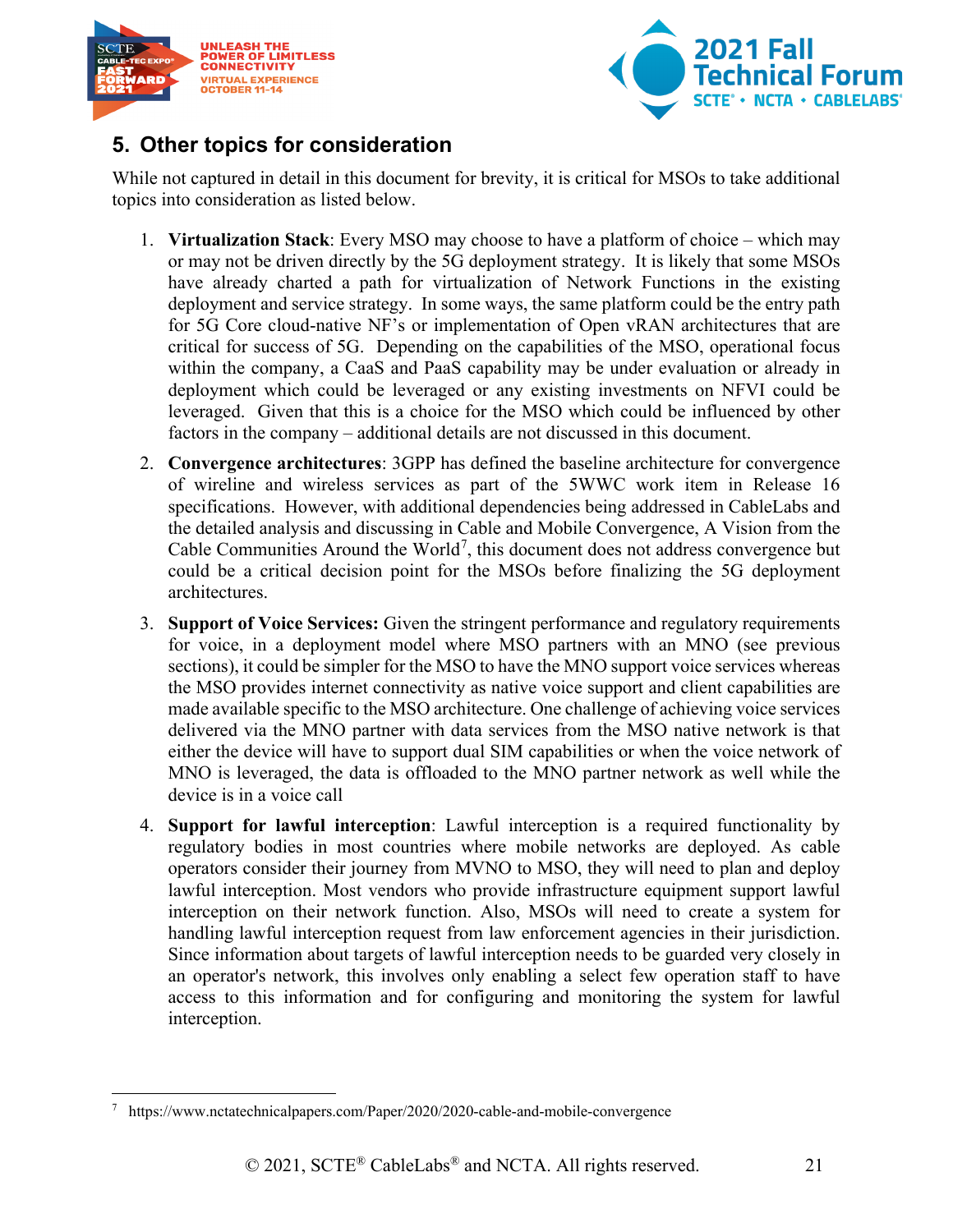



- 5. **Roaming partnerships**: Roaming architectures are very well defined in 3GPP but most importantly a clear cross operator engagement model defined by GSMA to enable global roaming. It is recommended that MSOs leverage the existing guidelines of GSMA $8$  for 5G being developed. One of the important considerations for the MSO as they finalize the deployment model is the any dependencies related to anchoring devices from 4G networks in countries where 5G is not yet available. Using a converged core architecture could simplify the operations and supporting different roaming models as described in Section [4.1](#page-11-1)
- 6. **RAN considerations**: This document does not cover RAN architectures in detail as there has been a significant amount of collateral and analysis on the various RAN deployment architectures. Please refer to Security Benefits of Open Virtualized RAN[9](#page-21-1) or additional standardization details as part of O-RAN alliance[10](#page-21-2). O-RAN could be discussed as a standalone document alone.
- 7. **SIM profiles and Device Management**: SIM profile development and device management capabilities could be driven by the operator choice of device partner ecosystem, compliance to OMA-DM specifications and partnerships with specific UICC provider itself. Given that the SIM profiles and UICC management are usually not disclosed publicly due to security concerns, this document does not specifically capture the lessons learnt from 4G deployments with respect to device management. However, this would be a critical area of investment for the MSO to ensure ability to configure new APNs/DNNs within the network and subsequently provisioning the device with the capabilities or being able to manage the MAPCON profiles on the device for WLAN vs. 3GPP selection. Note that with 5G, given the capabilities of ANDSF from 4G networks are now integrated with the PCF, we anticipate that once the devices start supporting the capability, network selection would become simpler to manage in 5G.
- 8. **Network Failures and Recovery**: Network failure scenarios are inherent in the regardless of the architecture and stability of the network functions and their underlying infrastructure. In the move to cloud infrastructure, this is even more prevalent as the virtualization infrastructure typically does not achieve more than 99.9% redundancy. To achieve a 5x9s service or greater, the redundancy of the network functions must be increased to support more common cloud infrastructure failures. Care needs to be taken to address:
	- o Network Function Failures
	- o Software Upgrades and Configuration Failures
	- o Blast Radius of a Failure

<span id="page-21-0"></span><sup>8</sup> NG.113 5GS Roaming Guidelines v4.0 @ https://www.gsma.com/newsroom/resources/ng-113-5gs-roamingguidelines-v4-0/

<span id="page-21-1"></span><sup>9</sup> https://www.cisco.com/c/dam/en/us/solutions/service-provider/pdfs/5g-network-architecture/white-paper-sp-openvran-security-benefits.pdf

<span id="page-21-2"></span><sup>10</sup> <https://www.o-ran.org/>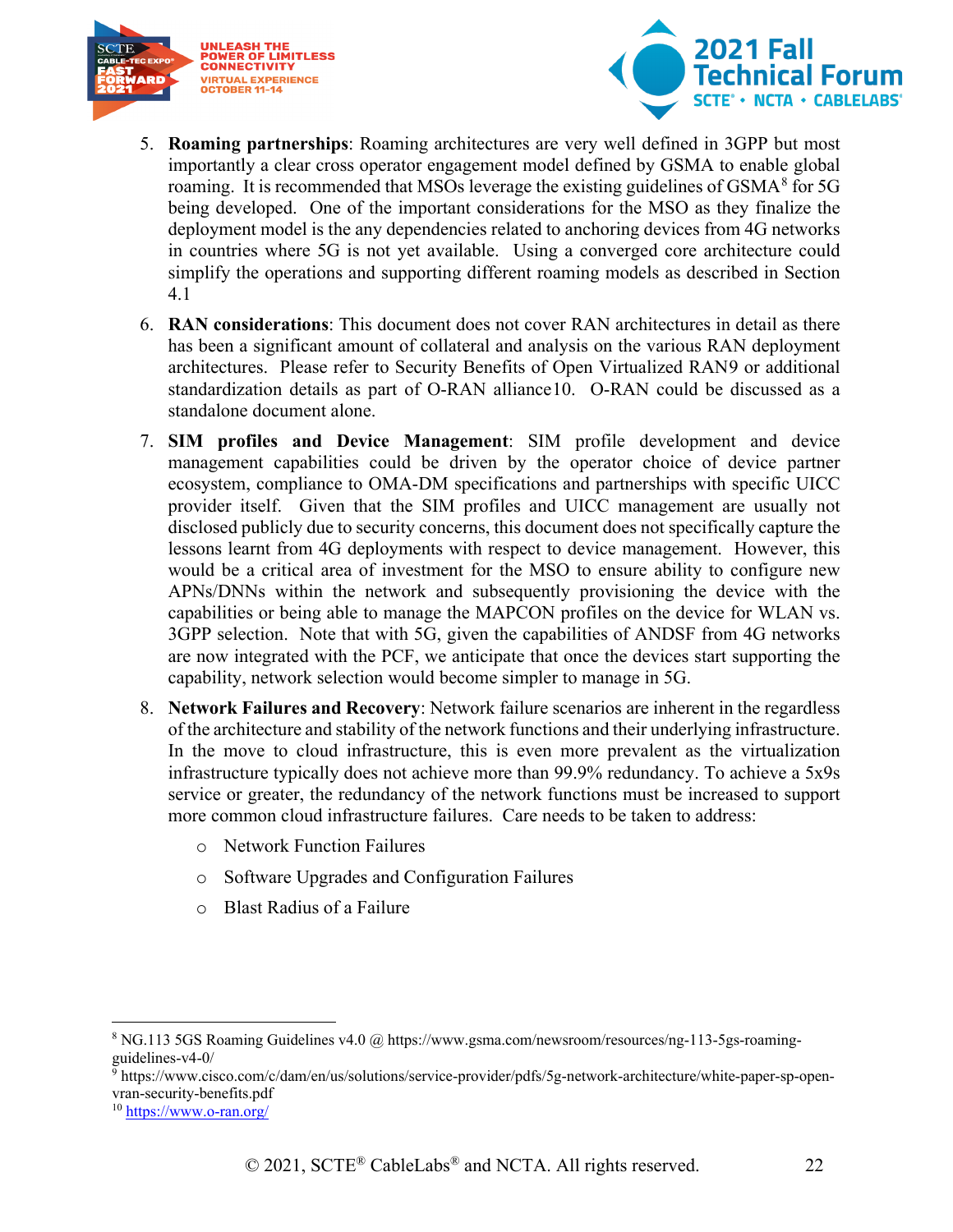



## <span id="page-22-0"></span>**6. Conclusion**

We acknowledge and understand that every MSO has different reasons for investing in building a new Mobile Network. Whether it is to reduce the cost structure in offering mobile services by offloading as much traffic as possible from the MVNO partners network or to compete with differentiated services offering in the market, MSOs now have a unique opportunity to leverage new spectrum assets to do so. With 5G architecture defined in 3GPP and other SDOs enabling convergence capabilities in the future, investing in 5G to build a standalone network could be ideal in some cases but due to regulatory requirements or device ecosystem dependencies or roaming opportunities, there may be a need to support 4G / LTE networks as well.

As MSOs explore the option of natively building a greenfield network it is critical to ensure some of the lessons learned by MNOs while building the 4G networks or during the launch of VoLTE networks should be leveraged to ensure the new 5G networks by MSOs do not have the same challenges.

As described in the various sections, the following would be critical considerations, though not a comprehensive list.

- 1. Partnership scope with MNO partner or MVNO partner to ensure ability to influence policy across the network for seamless experience for the end user regardless of which network (MNO vs. MSO greenfield) the user device connects from
- 2. Augmenting voice and required regulatory compliance capabilities while the native coverage by MSOs is being expanded / built
- 3. Ensuring open interfaces across the network architecture and functions to be able to leverage best of breed architecture vs. a single vendor strategy risking potential "lock in"
- 4. Reducing the complexity of policy and charging architecture but still being able to address inline service requirements to offer similar or same capabilities as the partner network
- 5. Expect that even with wide interoperability testing and device compliance, there will be a scenario where one device firmware/model may misbehave and with the volume of devices, this could quickly snowball into a massive network challenge. Preparing network with various mitigation capabilities when such device behavior is encountered could reduce subscriber impact and reduce operation costs
- 6. Design for various potential race conditions and network failure scenarios and fallback mechanisms from day 1 and ensure mobility is accounted for as devices connect from alternate access types or locations during a mass failure or pockets of failures in the access/core network

With the extensive knowledge that the MSOs have gathered over the years with existing networks and the interest to offer differentiated service to the end users, we believe that MSOs are at a cusp of changing the dynamics on wireless/wireline networks as a whole and the entire Service Provider model. Taking into consideration the variety of challenges that mobility and wireless pose and leveraging best practices will make this transition smoother and more successful.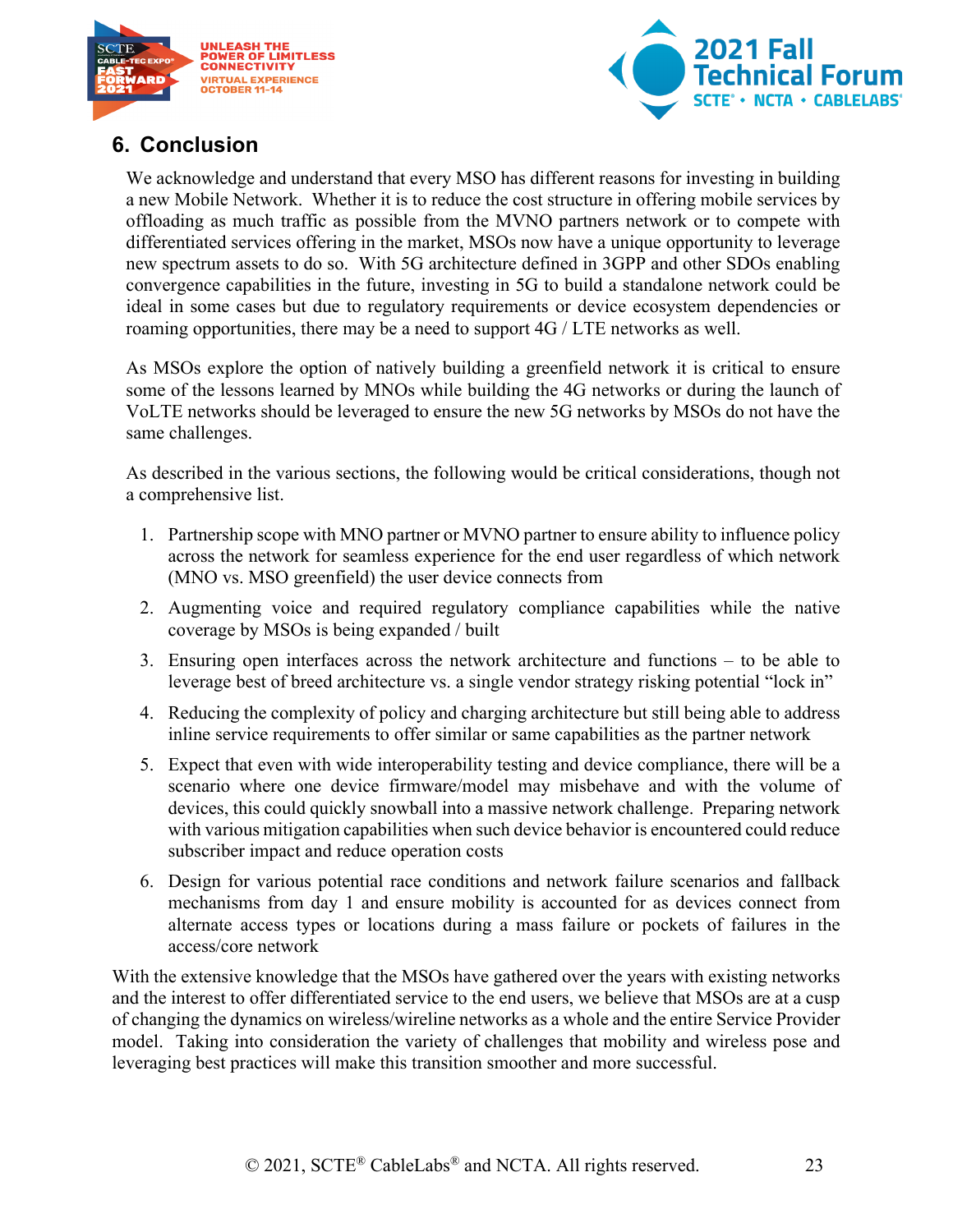



## <span id="page-23-0"></span>**7. Appendix A**

A complete set of 3GPP network functions as defined in Release 15 and Release 16 specifications is listed below. The authors believe that while these capabilities are eventually required to be able to offer a wide set of use cases and completive solutions, not every function is required from day 1 of the deployment. It is possible to introduce most of the functions into an existing Greenfield network after launch without disruption of service or a major redesign. Some functions, like BSF or SCP may need some consideration before launch and planning for the future.

| 5G-EIR       | 5G-Equipment Identity Register                 |
|--------------|------------------------------------------------|
| AF           | <b>Application Function</b>                    |
| <b>AMF</b>   | <b>Access and Mobility Management Function</b> |
| <b>AUSF</b>  | <b>Authentication Server Function</b>          |
| <b>BSF</b>   | <b>Binding Support Function</b>                |
| <b>CAPIF</b> | Common API Framework for 3GPP northbound APIs  |
| <b>CHF</b>   | <b>Charging Function</b>                       |
| ePDG         | evolved Packet Data Gateway                    |
| <b>GMLC</b>  | <b>Gateway Mobile Location Centre</b>          |
| <b>LMF</b>   | <b>Location Management Function</b>            |
| <b>LRF</b>   | <b>Location Retrieval Function</b>             |
| N3IWF        | Non-3GPP Interworking Function                 |
| <b>NEF</b>   | <b>Network Exposure Function</b>               |
| <b>NR</b>    | New Radio                                      |
| <b>NRF</b>   | <b>Network Repository Function</b>             |
| <b>NSSF</b>  | <b>Network Slice Selection Function</b>        |
| <b>NWDAF</b> | <b>Network Data Analytics Function</b>         |
| PCF          | <b>Policy Control Function</b>                 |
| (R)AN        | (Radio) Access Network                         |
| <b>SEAF</b>  | <b>Security Anchor Functionality</b>           |
| <b>SEPP</b>  | <b>Security Edge Protection Proxy</b>          |
| <b>SMF</b>   | <b>Session Management Function</b>             |
| <b>SMSF</b>  | <b>Short Message Service Function</b>          |
| <b>UDM</b>   | Unified Data Management                        |
| <b>UDR</b>   | <b>Unified Data Repository</b>                 |
| <b>UDSF</b>  | <b>Unstructured Data Storage Function</b>      |
| <b>UPF</b>   | <b>User Plane Function</b>                     |

#### <span id="page-23-1"></span>**Table 1: Complete list of the 3GPP defined network functions**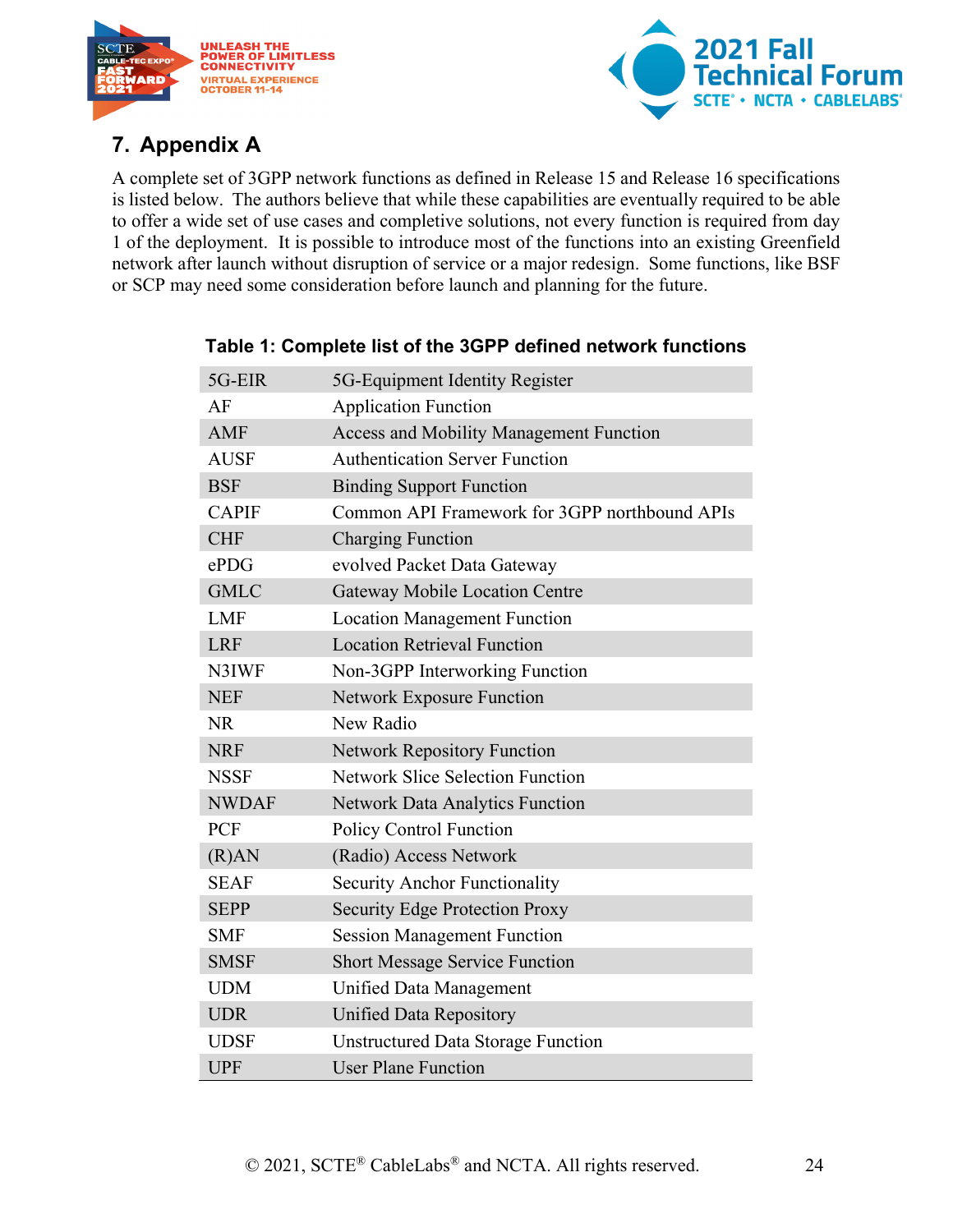



# **Abbreviations**

<span id="page-24-0"></span>

| 3GPP            | Third Generation Partnership Project        |
|-----------------|---------------------------------------------|
| 5 <sub>GC</sub> | 5G Core                                     |
| 5GS             | 5G System                                   |
| AF              | <b>Application Function</b>                 |
| <b>AMF</b>      | Access and Mobility Management Function     |
| AP              | <b>Access Point</b>                         |
| <b>APN</b>      | <b>Access Point Name</b>                    |
| <b>AUSF</b>     | <b>Authentication Server Function</b>       |
| <b>CBRS</b>     | Citizen broadband radio service             |
| <b>CDR</b>      | Charging Detail Records                     |
| <b>CHF</b>      | <b>Charging Function</b>                    |
| <b>CPE</b>      | Customer premise equipment                  |
| <b>CUPS</b>     | Control plane and user plane separation     |
| <b>DN</b>       | Data Network                                |
| <b>DSDS</b>     | Dual-SIM Dual-Standby                       |
| eMBB            | Enhanced mobile broadband                   |
| <b>EPC</b>      | <b>Evolved Packet Core</b>                  |
| ePDG            | <b>Enhance Packet Data Gateway</b>          |
| <b>EPS</b>      | <b>Evolved Packet System</b>                |
| eSIM            | embedded SIM                                |
| <b>FWA</b>      | Fixed wireless access                       |
| <b>LTE</b>      | Long Term Evolution                         |
| <b>MCC</b>      | Mobile Country Code                         |
| <b>MNC</b>      | Mobile Network Code                         |
| <b>MNO</b>      | Mobile Network Operator                     |
| <b>MSO</b>      | Multiple System Operator                    |
| <b>MVNO</b>     | Mobile Virtual Network Operator             |
| <b>NEF</b>      | Network Exposure Function                   |
| NF              | <b>Network Function</b>                     |
| <b>NFV</b>      | <b>Network Function Virtualization</b>      |
| NG-RAN          | <b>Next Generation RAN</b>                  |
| NR              | New Radio                                   |
| <b>NRF</b>      | <b>Network Function Repository Function</b> |
| <b>NSA</b>      | Non-Stand Alone                             |
| <b>NSSF</b>     | <b>Network Slice Selection Function</b>     |
| <b>NWDAF</b>    | Network Data Analytics Function             |
| <b>OCS</b>      | On-line Charging System                     |
| <b>OfCS</b>     | Off-line Charging System                    |
| PCF             | <b>Policy Control Function</b>              |
| <b>PCRF</b>     | Policy and Charging Function                |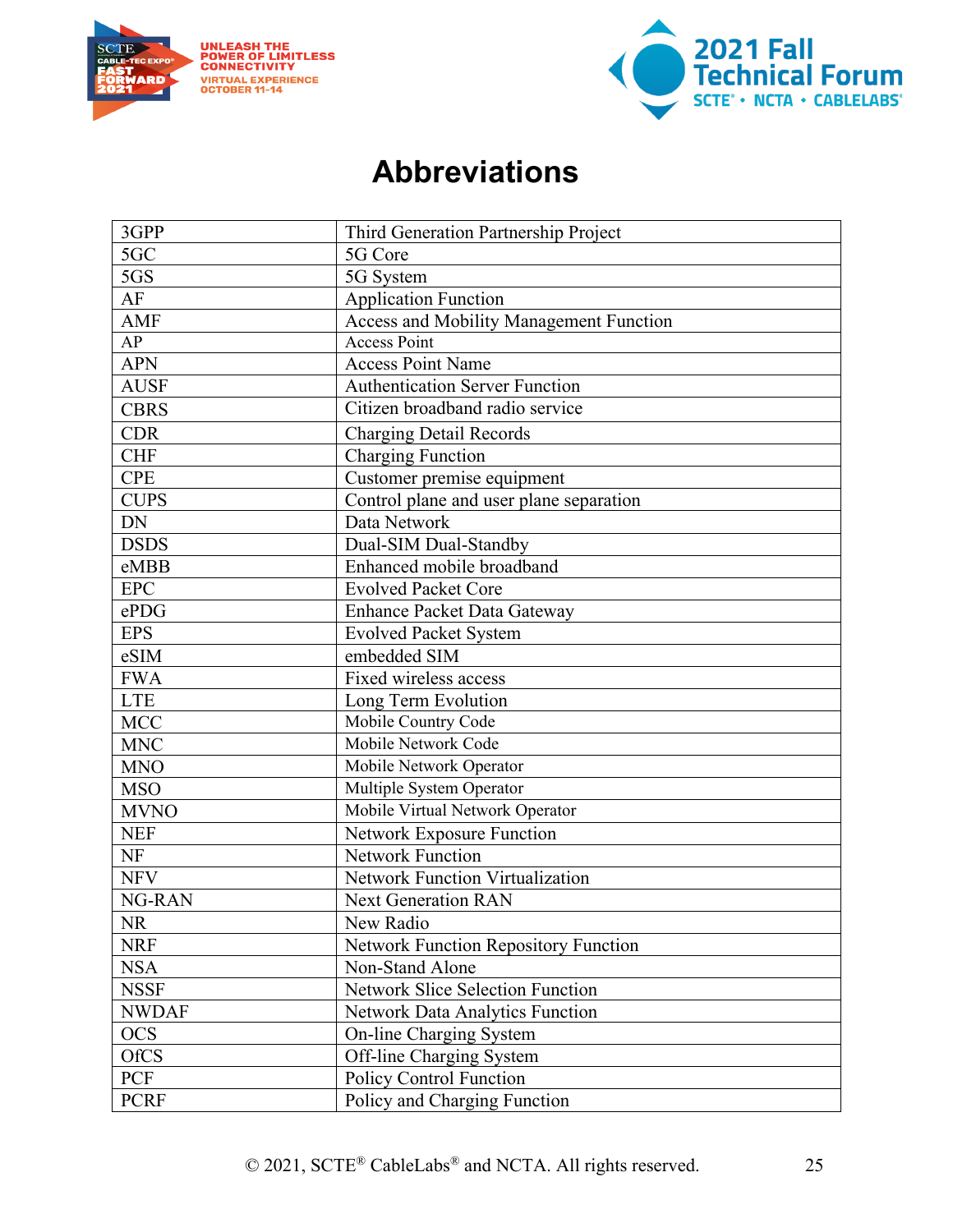

**UNLEASH THE<br>POWER OF LIMITLESS<br>CONNECTIVITY<br>VIRTUAL EXPERIENCE<br>OCTOBER 11-14** 



| <b>PLMN</b>  | <b>Public Land Mobile Network</b>        |
|--------------|------------------------------------------|
| <b>SA</b>    | <b>Stand Alone</b>                       |
| <b>SBA</b>   | Service Based Architecture               |
| <b>SBI</b>   | Service Based Interface                  |
| <b>SMF</b>   | <b>Session Management Function</b>       |
| <b>SMSF</b>  | <b>Short Message Service Function</b>    |
| <b>SEPP</b>  | <b>Security Edge Protection Proxy</b>    |
| <b>RAN</b>   | Radio Access Network                     |
| <b>UE</b>    | User Equipment                           |
| <b>UPF</b>   | <b>User Plane Function</b>               |
| <b>UDM</b>   | Unified Data Management                  |
| <b>UDR</b>   | <b>Unified Data Repository</b>           |
| <b>URLLC</b> | Ultra-Reliable Low Latency Communication |
| VoLTE        | Voice over LTE                           |
| <b>VoNR</b>  | Voice over NR                            |
| <b>vRAN</b>  | <b>Virtual RAN</b>                       |
| <b>WWC</b>   | Wireless-Wireline Convergence            |